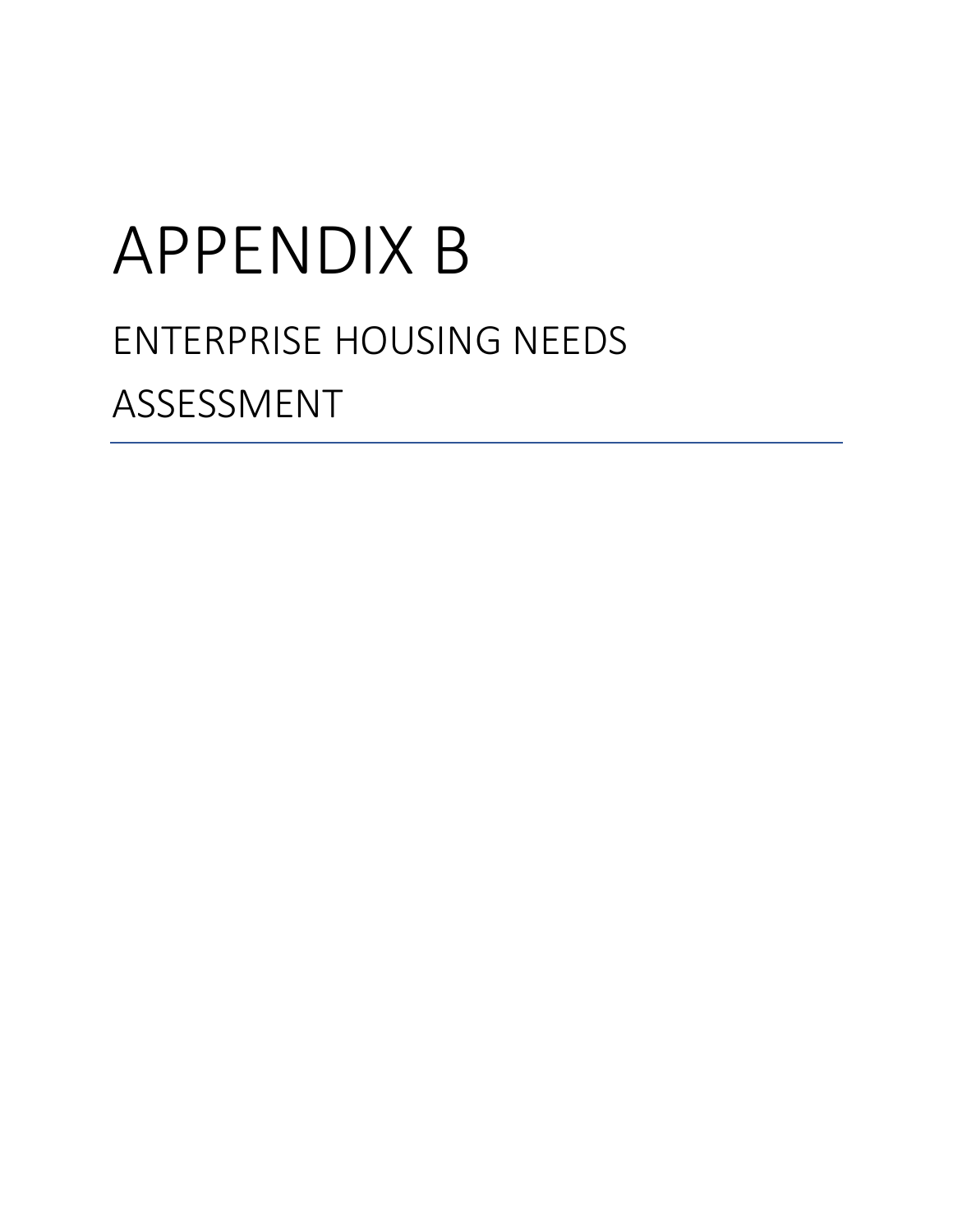### <span id="page-1-0"></span>ACRONYMS AND DEFINITIONS

#### *ACRONYMS*

**CMHC** Canada Mortgage and Housing Corporation

**CNIT** Core Need Income Threshold

**ECE** Education, Culture, and Employment

**GNWT** Government of the Northwest Territories

**LHO** Local Housing Organization

**NWTHC** Northwest Territories Housing Corporation

**SSDO** South Slave District Office

#### *ACRONYMS of NWTHC and CMHC PROGRAMS*

**CARE:** Contributing Assistance for Repairs and Enhancements

**CARE Major:** Contributing Assistance for Repairs and Enhancements - for Major Repairs/Maintenance

**CARE-PM:** Contributing Assistance for Repairs and Enhancements through preventative maintenance

**CARE Mobility:** Contributing Assistance for Repairs and Enhancements for persons with low income and living with disability for home modifications that increase accessibility

**ERP:** Emergency Repair Program (Housing Programs on behalf of CMHC)

**HELP:** Homeownership Entry Level Program (Housing Choices)

**PATH:** Providing Assistance for Territorial Homeownership

**RRAP**: Residential Rehabilitation Assistance Program

**SAFE:** Securing Assistance for Emergencies

**SAIP: Seniors Aging in Place**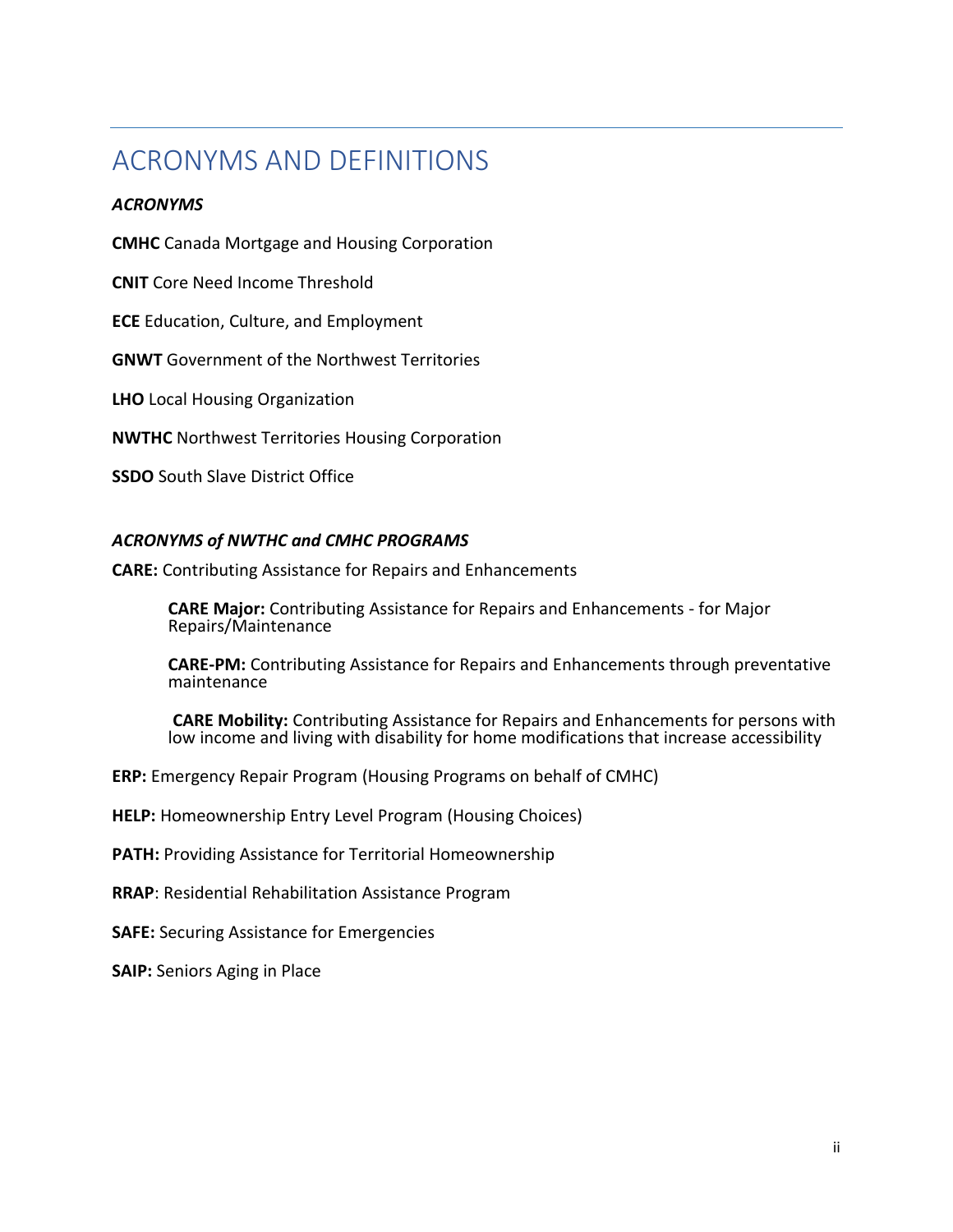#### *DEFINITIONS*

**Adequacy** means having running water, an indoor toilet, bathing and washing facilities, and must not require major repairs.

**Affordability** means that housing costs, including utilities, rent or mortgage payments, insurance, and taxes are less than 30% (about one third) of the total household income.

**Core Need** is a measurement tool taken each year by CMHC**.** It means that a person's income before taxes is not sufficient to access acceptable housing, and that the house they live in is unsuitable (does not meet their needs) or inadequate (requires repairs).

**Core Need Income Threshold (CNIT)** is a measurement tool that sets an income target that a household must have to be able to afford the costs of owning and operating a home or renting in the private market *without* government assistance (taxes, power, heating, water/sewer, insurance premiums, and maintenance costs).

**Couch Surfing** means sleeping at other people's house because you have no permanent housing.

**Crowding** means more people in a space then what is comfortable, healthy, or safe.

**Market Housing** means housing owned and operated outside of any government assistance.

**Non-Market Housing** means housing operated by or subsidized by the government.

**Suitability** means having the required number of bedrooms for the characteristics and number of occupants, as set out by the National Occupancy Standard requirements.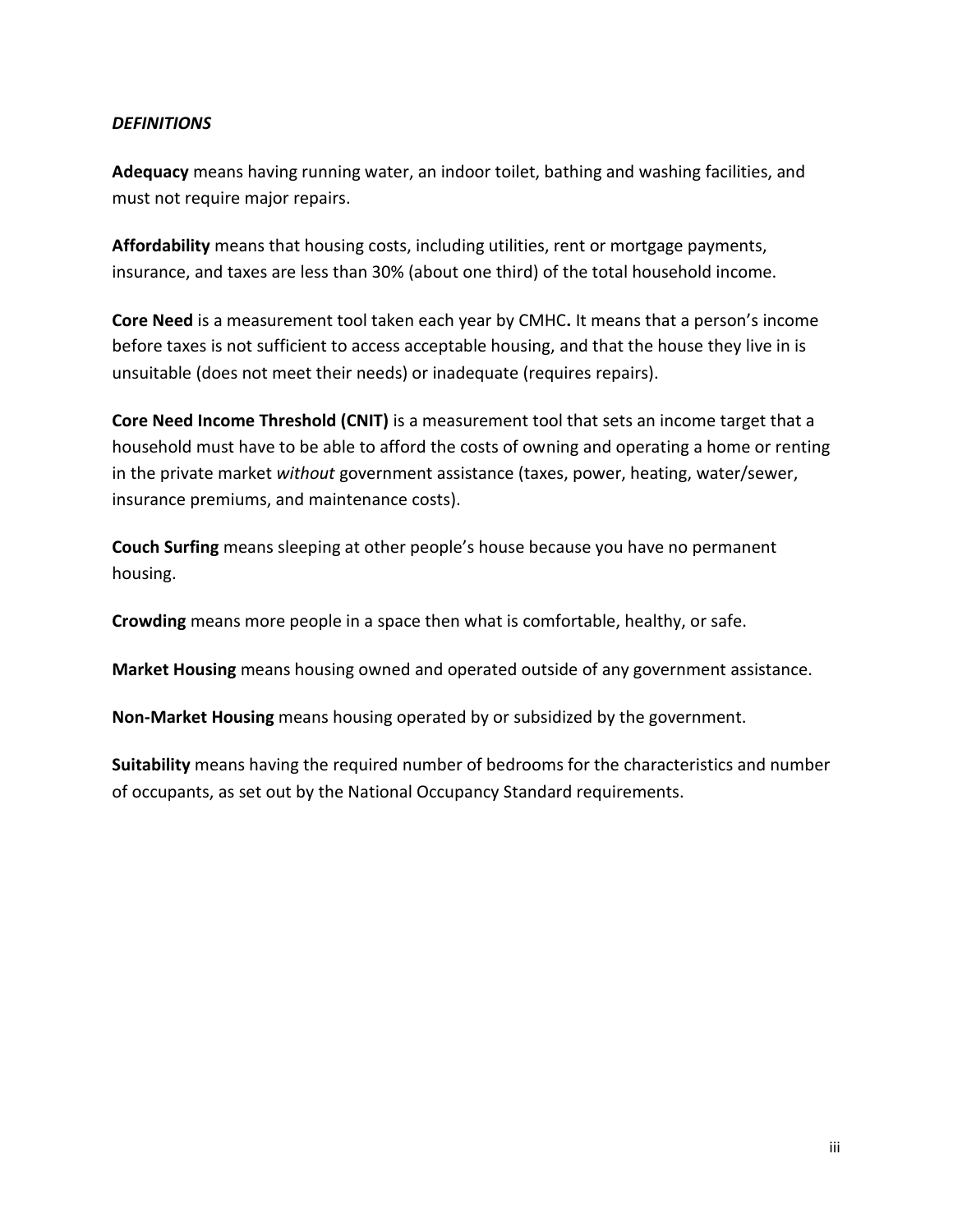# TABLE OF CONTENTS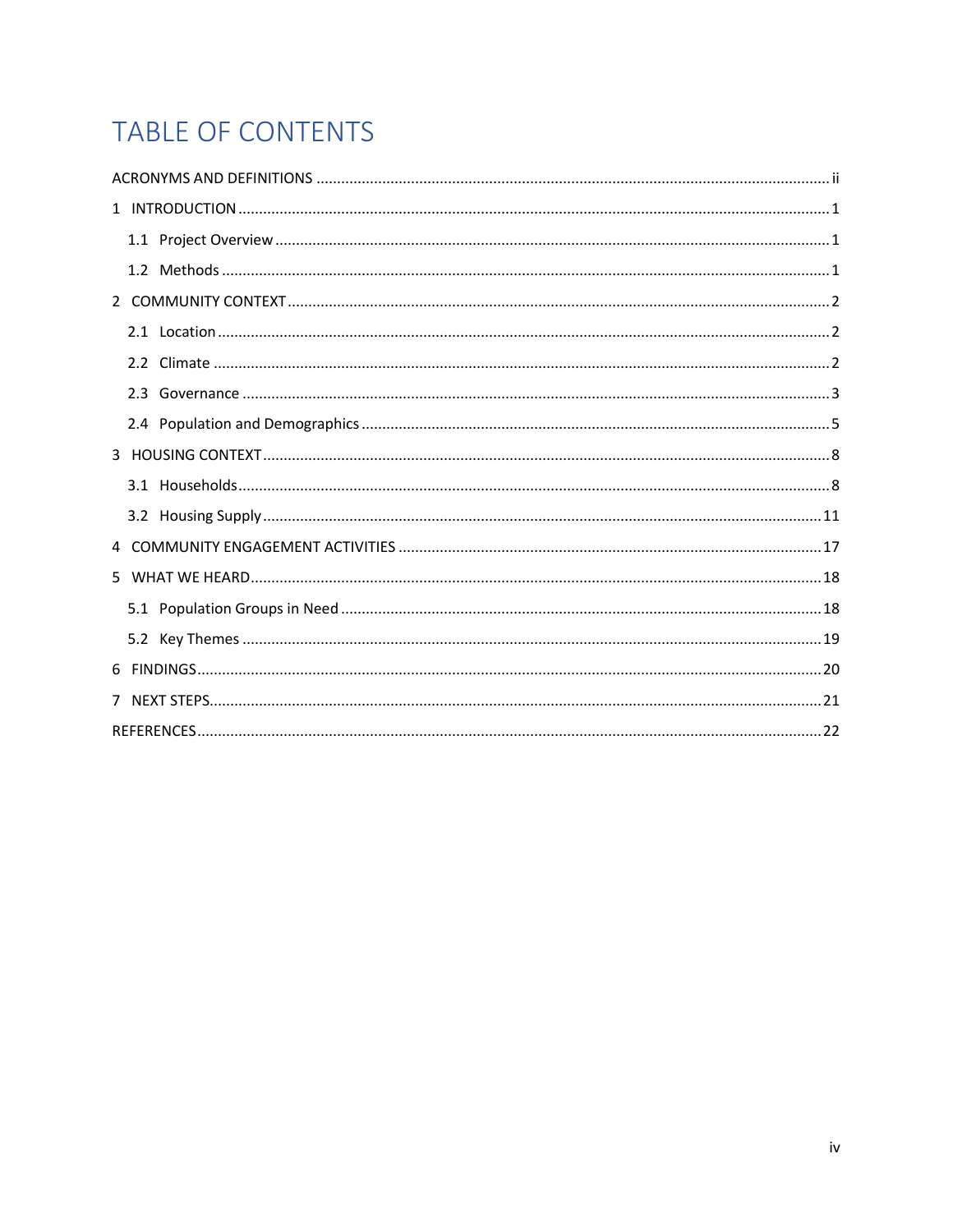#### **Table of Figures**

| Figure 1 Population change over time         | 6  |
|----------------------------------------------|----|
| <b>Figure 2 Population Age Classes</b>       | 6  |
| Figure 3 Housing Problems by Type in 2019    | 10 |
| Figure 4 Housing by Construction Year        | 11 |
| Figure 5 Enterprise Housing Supply Breakdown | 11 |
| Figure 6 Tenure of Developed Lots            | 12 |
| Figure 7 Number of Bedrooms in Houses        | 13 |

#### **Table of Tables**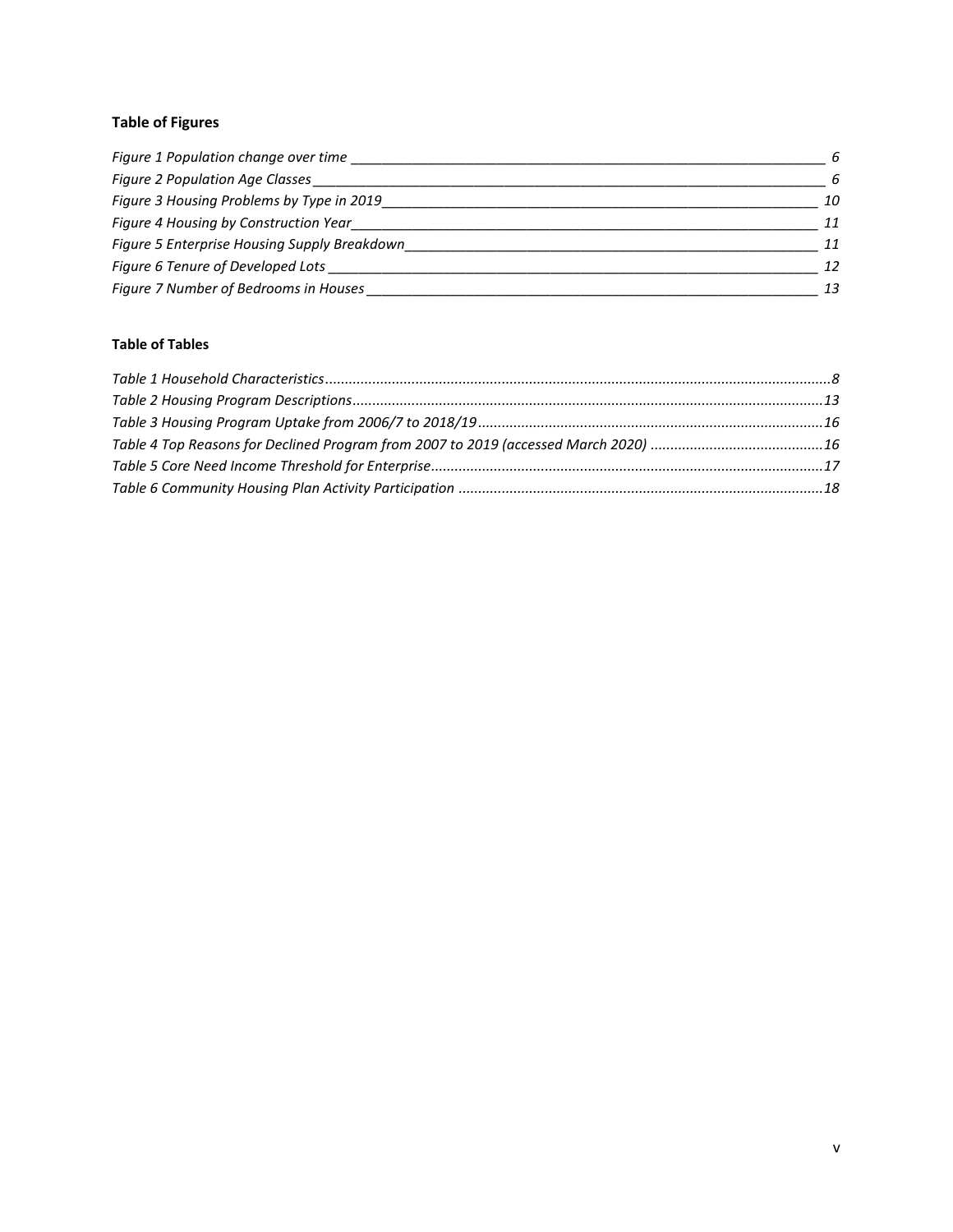# <span id="page-5-0"></span>1 INTRODUCTION

### <span id="page-5-1"></span>1.1 Project Overview

The Hamlet of Enterprise (Hamlet) and the Northwest Territories Housing Corporation (NWTHC) came together in March 2019 to discuss a partnership to develop a Housing Plan for the community.

The purpose of the Housing Plan is to assess the current housing situation and develop goals and actions to address housing needs and aspirations. The Housing Plan will guide the community leadership in decision-making and future housing investment. All parties signed a Participation Agreement to engage in the project in April 2019. Activities under the agreement include:

- hiring a local person as a "facilitator" to coordinate meetings, speak to local people about housing planning;
- conducting community engagements, documenting and analyzing community information and feedback, developing community housing priorities; and
- drafting the planning tool document.

The Agreement lays out the roles and responsibilities for each partner. The NWTHC requested that the Hamlet designate one member as the point of contact on the Community Housing Plan project. This member is the point of contact for the community, the Community leadership, and for the NWTHC.

# <span id="page-5-2"></span>1.2 Methods

Information for this report was gathered using a mixed methods approach. Both quantitative and qualitative data collection methods were used to generate a rich and detailed understanding of the housing situation in Enterprise.

Quantitative research began with a review of the information available through Statistics Canada, the Bureau of Statistics, NWTHC programming information, and reports from the Government of the Northwest Territories (GNWT). Qualitative information was gathered through multiple community engagement sessions over two community visits. The information shared builds the foundation for the Housing Plan moving forward.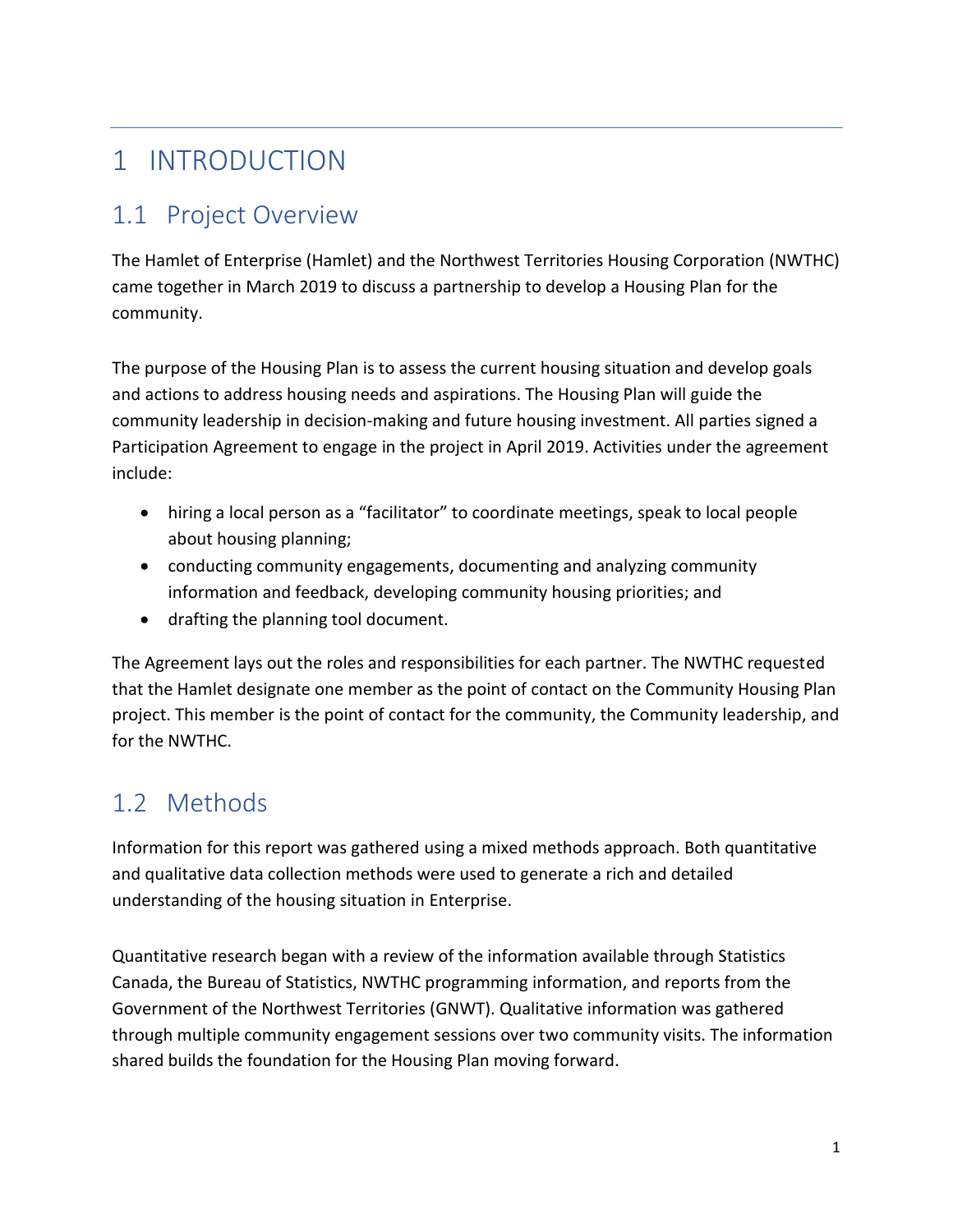# <span id="page-6-0"></span>2 COMMUNITY CONTEXT

### <span id="page-6-1"></span>2.1 Location

Enterprise is the first NWT community past the NWT-Alberta border. The Hamlet holds the slogan "Gateway to the N.W.T." Enterprise was developed at the same time the highway was constructed. It is located at the junction where Highway 1 (Mackenzie Highway) and Highway 2 (to Hay River) connect. Enterprise is just minutes away from the famous Alexandra Falls as well as the Twin Falls Gorge Territorial Park. The community benefits from breathtaking views of the Hay River gorge.<sup>1</sup>

Enterprise has forthcoming economic opportunity with the proposed wood pellet mill in its industrial area.<sup>2</sup> According to the developer, Brad Mapes, the mill could sustain approximately 220 jobs in the future.<sup>3</sup> Enterprise had a roadside gas bar and motel until it closed down in 2019 for financial reasons.<sup>4</sup> The community has potential to be a hub for transportation, industry, and commercial development.

### <span id="page-6-2"></span>2.2 Climate

Enterprise has similar weather to Hay River, with comfortable summers and frigid winters. <sup>5</sup> The community has rich vegetation therefore wildfires are a risk to the community in summer months. In 2018, Enterprise became the first NWT community to be FireSmart certified.<sup>6</sup> Fire safety requires ongoing efforts, such as maintaining a fire break to mitigate risk.

Enterprise can be grouped into the same general impacts that climate change has on Northern Canada. These affects include; permafrost thaw, unpredictable weather changes, and more

<https://www.cbc.ca/news/canada/north/enterprise-gas-station-close-1.4988128>

<sup>1</sup> Northwest Territories Tourism, "Enterprise," 2019, Retrieved` March 19, 2020, from <https://spectacularnwt.com/destinations/south-slave/enterprise>

<sup>&</sup>lt;sup>2</sup> Bickford, Paul, "Brad Mapes soon to open first section of Enterprise industrial park," NWT News North, November 18, 2019, Retrieved July 16, 2019, from [https://nnsl.com/hayriverhub/brad-mapes-soon-to-open-first-section-of](https://nnsl.com/hayriverhub/brad-mapes-soon-to-open-first-section-of-enterprise-industrial-park/)[enterprise-industrial-park/](https://nnsl.com/hayriverhub/brad-mapes-soon-to-open-first-section-of-enterprise-industrial-park/) 

<sup>3</sup> Mapes, Brad, February 2, 2020, Personal Communication.

<sup>4</sup> Murphy, Kristen, "People are getting stranded with no gas and they are not always able to get gas easily, say SAO," CBC North, January 22, 2019, retrieved March 19, 2020 from

<sup>5</sup> Cedar Lake Ventures Inc, "WeatherSpark.com," Average Weather in Hay River, Canada. Accessed March 19, 2020, <https://weatherspark.com/y/2258/Average-Weather-in-Hay-River-Canada-Year-Round>

<sup>6</sup> Government of the Northwest Territories (GNWT), "Enterprise becomes first FireSmart community in the NWT," GNWT, 2018, Retrieved March 20, 2020 from [https://www.gov.nt.ca/newsroom/news/enterprise-becomes-first](https://www.gov.nt.ca/newsroom/news/enterprise-becomes-first-firesmart-community-nwt)[firesmart-community-nwt](https://www.gov.nt.ca/newsroom/news/enterprise-becomes-first-firesmart-community-nwt)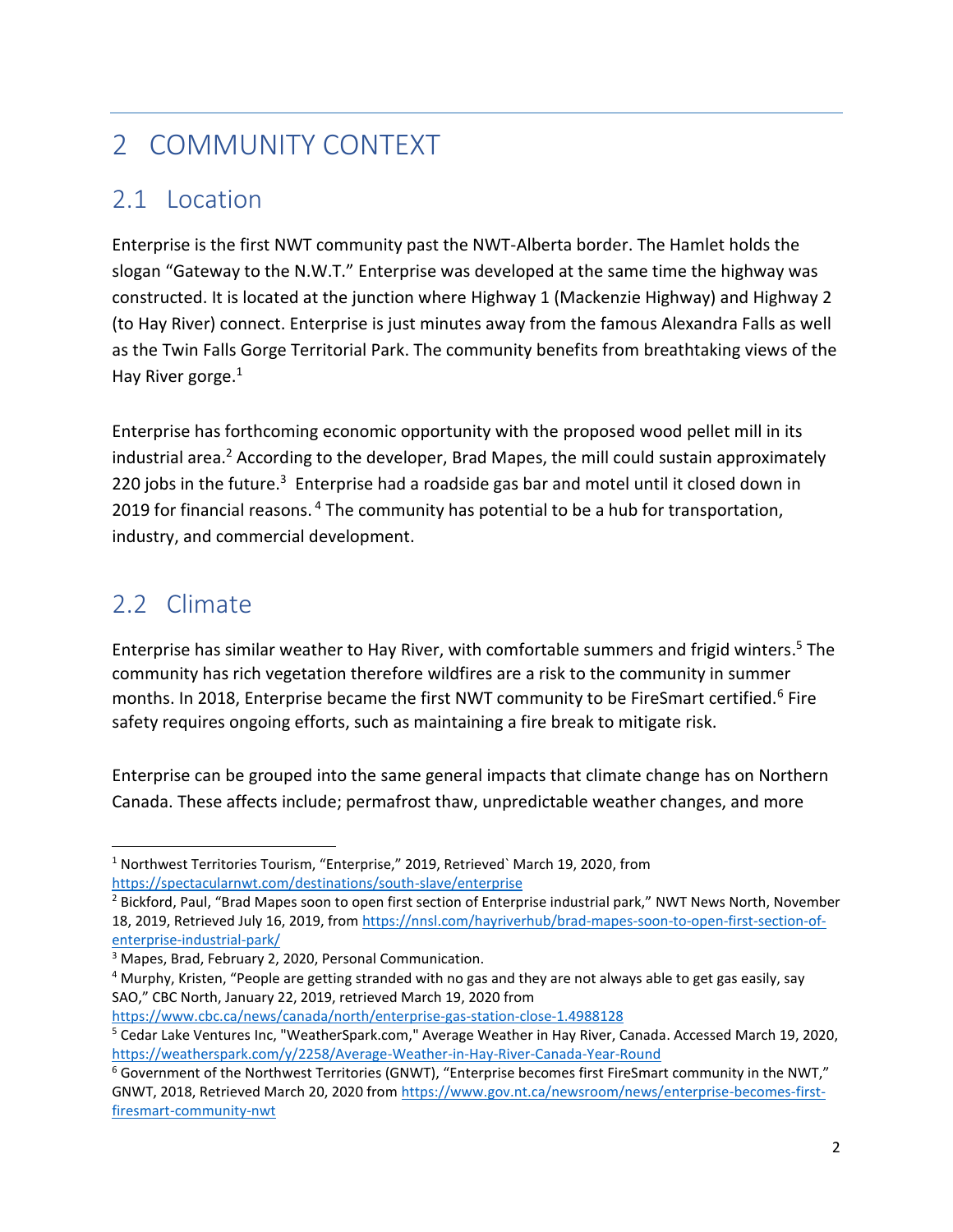extreme weather. Melting permafrost in particular is noteworthy as it has direct impacts on the infrastructure and housing of a community.<sup>7</sup> In a youth summit co-hosted by Ecology North and the Pembina Institute in 2015, participants visited Enterprise and other communities to hear how communities are tackling climate change. Some community members expressed the concern for wildlife (a decrease in certain species and an increase in new species), forest fires, lower water levels and animals relocating closer to the community.<sup>8</sup>

Electricity in the NWT is currently generated by hydroelectric plants supplemented by diesel generators, however, the territory is looking to shift away from diesel to a cleaner energy source.<sup>9 10</sup> Alternatives include the proposed wood pellet initiative, placing Enterprise at the forefront of a clean energy project in the territory. Wood pellet systems can reduce heating bills by 20 percent while also cutting emissions.<sup>11</sup> This could reduce the cost of living in Enterprise making it more affordable for residents.

### <span id="page-7-0"></span>2.3 Governance

The Hamlet of Enterprise is governed by the Hamlets Act.<sup>12</sup> The Hamlet Council is lead by a Mayor and holds regular elections. The Hamlet Government is responsible for community planning and land administration within the municipal boundary.

The Hamlet recently completed the *Hamlet of Enterprise Community Plan Bylaw* (2017) and associated *Hamlet of Enterprise Zoning Bylaw*. During this planning process, a vision was created for the community:

"We enjoy a family-oriented community and aspire in twenty years to have more services to cater to our population, such as a senior's facility, recreational facilities and educational facilities. We are a community that promotes diversified growth and strives to protect the safety of our residents and neighborhood through appropriate separation

<sup>7</sup> Government of the Northwest Territories, n.d., 2030 *NWT Climate Change Strategic Framework*, Accessed March 26, 2020, [https://www.enr.gov.nt.ca/sites/enr/files/resources/128-climate\\_change\\_strategic\\_framework\\_web.pdf](https://www.enr.gov.nt.ca/sites/enr/files/resources/128-climate_change_strategic_framework_web.pdf)

<sup>8</sup> Kyle Muzyka, "Climate Change Summit Inspires NWT Youth," *CBC,* August 29 2015, accessed 20 May 2020, https://www.cbc.ca/news/canada/north/climate-change-summit-inspires-n-w-t-youth-1.3208525

<sup>9</sup> Northwest Territories Power Corporation, *A Vision for the NWT Power System Plan, 2013,* accessed May 20, 2020, https://www.inf.gov.nt.ca/sites/inf/files/a\_vision\_for\_the\_nwt\_power\_system\_plan\_-\_december\_2013.pdf <sup>10</sup> Emily Blake, "Scrap Taltson Expansion Plan, Saya Climate Change Study," *Cabin Radio,* May 3 2020, accessed 20 May 2020, https://cabinradio.ca/36067/news/environment/scrap-taltson-expansion-plan-says-climate-changestudy/

<sup>11</sup> Emily Blake, "Scrap Taltson Expansion Plan, Saya Climate Change Study," *Cabin Radio,* May 3 2020, accessed 20 May 2020, https://cabinradio.ca/36067/news/environment/scrap-taltson-expansion-plan-says-climate-changestudy/

<sup>12</sup> Government of the Northwest Territories, *Hamlets Act*, Department of Justice, 2004 [amended January 8, 2019], accessed April 17, 2020<https://www.justice.gov.nt.ca/en/files/legislation/hamlets/hamlets.a.pdf>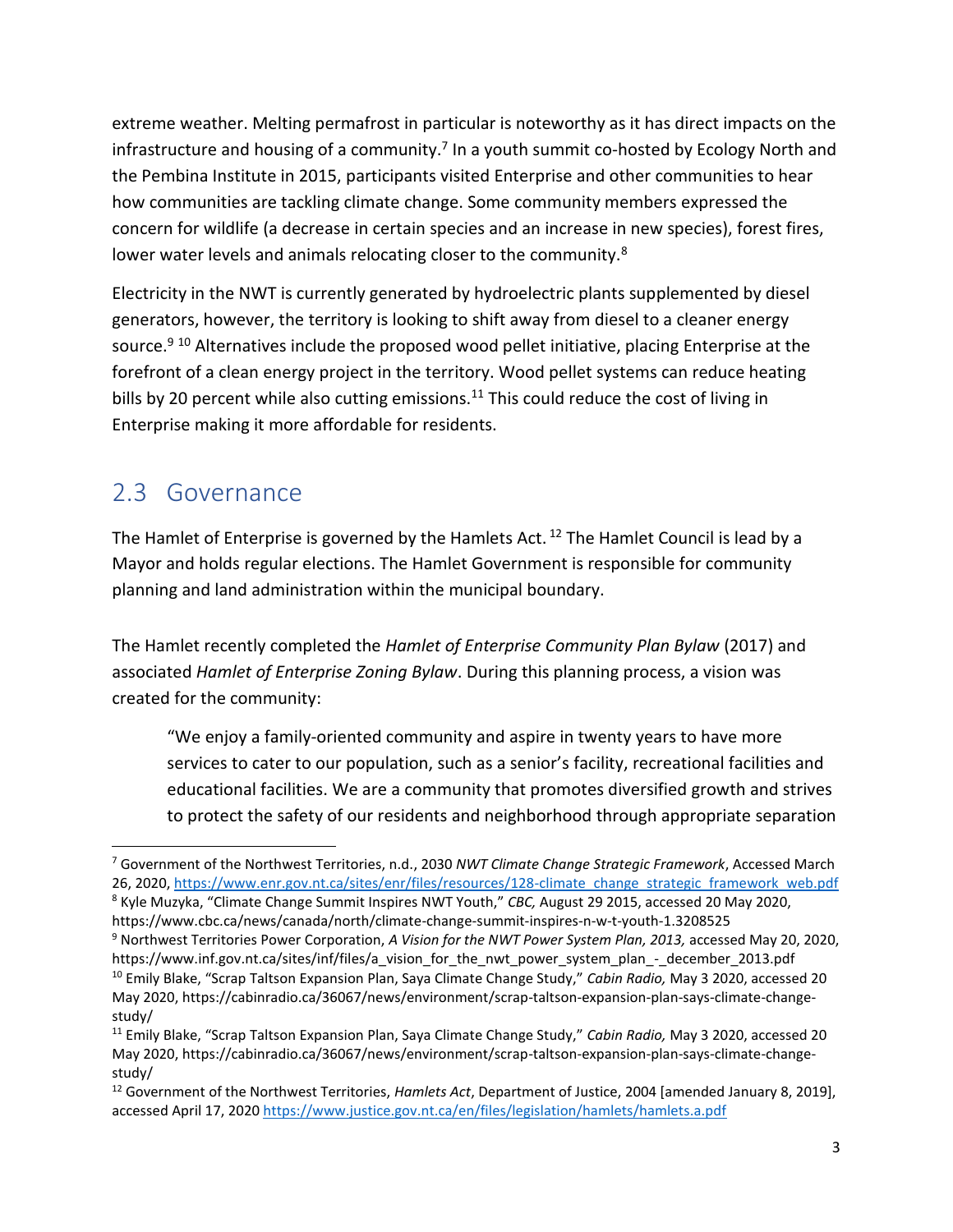of land uses. We are a forward thinking community that is working toward greater control of the growth and development of our community by creating a planning system that works for us while respecting the land, residents and regional initiatives."<sup>13</sup>

A noteworthy mention in the vision is the desire for a senior's facility, which could be a future housing project.

The plan highlights some assumptions for future housing development: <sup>14</sup>

- the population is expected to maintain approximately 125 people, with the number of older residents increasing
- the Hamlet has sufficient surveyed tilted land for a mix of land uses up to 5,000 people
- the water and sewer system would need to be upgraded if the population exceeds 1,000 people

Opportunities are also identified in the plan, inducing the potential for private development on land recently acquired from the Territorial government within the community boundary.  $^{15}$ 

Relevant Residential policies:

- The Hamlet shall maintain an inventory supply of at least five surveyed residential lots, with an annual review of the expected demand
- Private developers that acquire and develop more than two lots at a time, will be responsible for the costs associated with subdividing and servicing the lots
- The Hamlet will encourage redevelopment of vacant or derelict properties currently surveyed in the existing community core before new residential areas are developed Once the existing areas are re-developed, new development will first occur in the area identified on the Land Use Concept Map as Phase 1 Residential
- The Hamlet will work with the Office of the Fire Marshall to make sure the National Building Code is followed for all new residential development
- Any new residential subdivisions will be designed to incorporate the existing trail network.

<sup>13</sup> Dillon Consulting, *Hamlet of Enterprise Bylaw #2017-73 Community Plan,* November 27, 2017, Pp 1-16.

<sup>14</sup> Dillon Consulting, *Hamlet of Enterprise Bylaw #2017-73 Community Plan*

<sup>15</sup> Dillon Consulting, *Hamlet of Enterprise Bylaw #2017-73 Community Plan*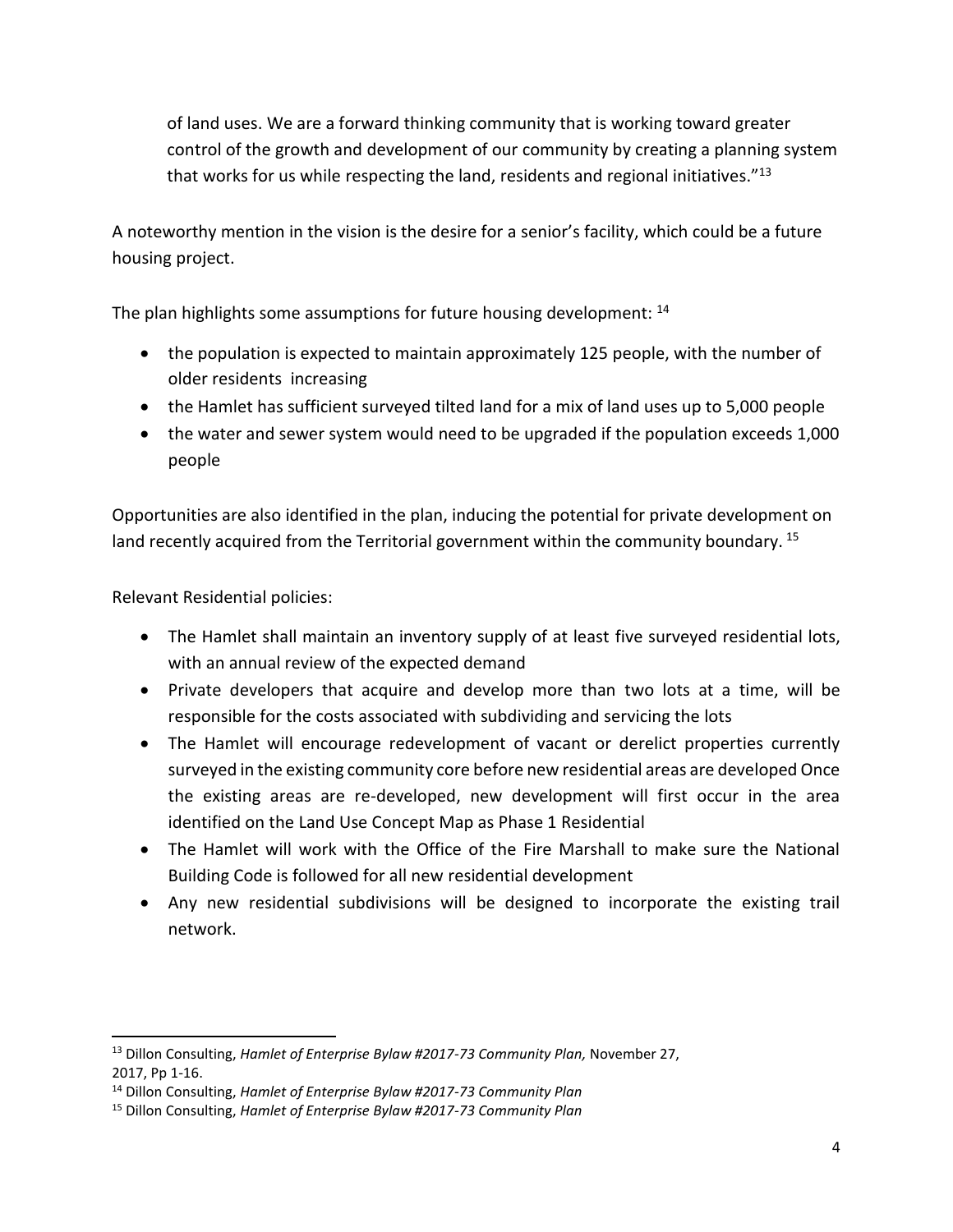• A natural vegetation buffer of at least 20 m will be provided between all residential and industrial uses<sup>16</sup>

The Community also developed the *Community Wellness Plan Hamlet of Enterprise 2018-2023*. A vision and goals were developed as part of this planning process.<sup>17</sup>

#### **Vision**

- Enterprise is to provide a safe, clean, environmentally friendly, sustainable community with manageable growth
- Enterprise will provide local access to quality education, health, and social services, and receives support from volunteers and organizations
- Enterprise will provide a broad range of economic development opportunities that provide local employment and quality services

#### **Relevant Goals**

- Plan our capital for sustainable development, assess needs, consider feasibility of new community public infrastructure and set priorities
- Partnership to develop and enhance education, health and social services, and support senior citizens
- Promote economic development and tourism for our community
- Beautify and control land use without our community boundaries
- Investigate and promote energy efficiencies and renewable energy in our community to improve energy use and the environment

# <span id="page-9-0"></span>2.4 Population and Demographics

In 2018, 131 people lived in Enterprise with 59 identifying as Aboriginal.<sup>18</sup> Between 2008 and 2018 the population has seen slight ups and downs in an overall slow growth pattern. Based on the same ten-year period, the average annual growth rate for the total population is 2.3%.<sup>19</sup> Since 2015, the population has increased by 20 people.<sup>20</sup>

<sup>16</sup> Dillon Consulting, *Hamlet of Enterprise Bylaw #2017-73 Community Plan*

<sup>17</sup> Health and Social Services (HSS), C*ommunity Wellness Plan Hamlet of Enterprise 2018-2023,* GNWT, 2018, Retrieved March 19, 2020 fro[m https://www.hss.gov.nt.ca/sites/hss/files/enterprise-community-wellness-plan.pdf](https://www.hss.gov.nt.ca/sites/hss/files/enterprise-community-wellness-plan.pdf) <sup>18</sup> Northwest Territories Bureau of Statistics, "Enterprise," GNWT, Accessed March 20, 2020, <https://www.statsnwt.ca/community-data/Profile-PDF/Enterprise.pdf>

<sup>19</sup> Northwest Territories Bureau of Statistics, "Enterprise"

<sup>20</sup> Northwest Territories Bureau of Statistics, "Enterprise"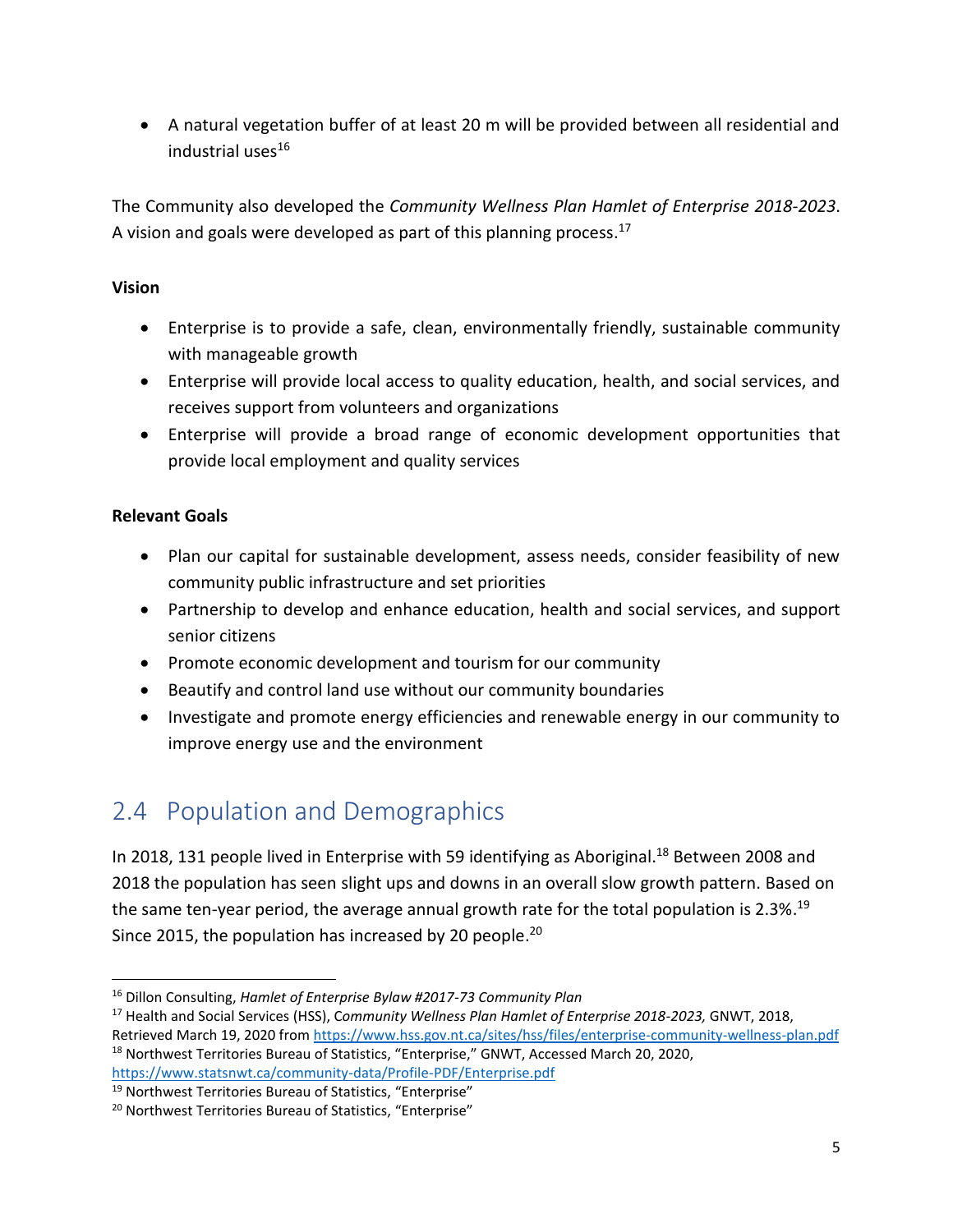**Figure 1 Population change over time** 

<span id="page-10-0"></span>

According to the Bureau of Statistics, the population of Enterprise is anticipated to decline from 131 to 126 by 2035.<sup>21</sup> However, the Town of Hay River (about 40km away) has an anticipated population growth of approximately 200 people. Community members in Enterprise expect to assume some of that growth.

Enterprise has an older population with approximately 37% being 60 years and older. The figure below shows the age class breakdown, note some of the data is not shown due to low numbers.

<span id="page-10-1"></span>

**Figure 2 Population Age Classes** 

(Source: NWT Bureau of Statistics)

<sup>&</sup>lt;sup>21</sup> NWT Bureau of Statistics, "Population Projections," GNWT, Accessed March 20, 2020 from <https://www.statsnwt.ca/population/community-projections/>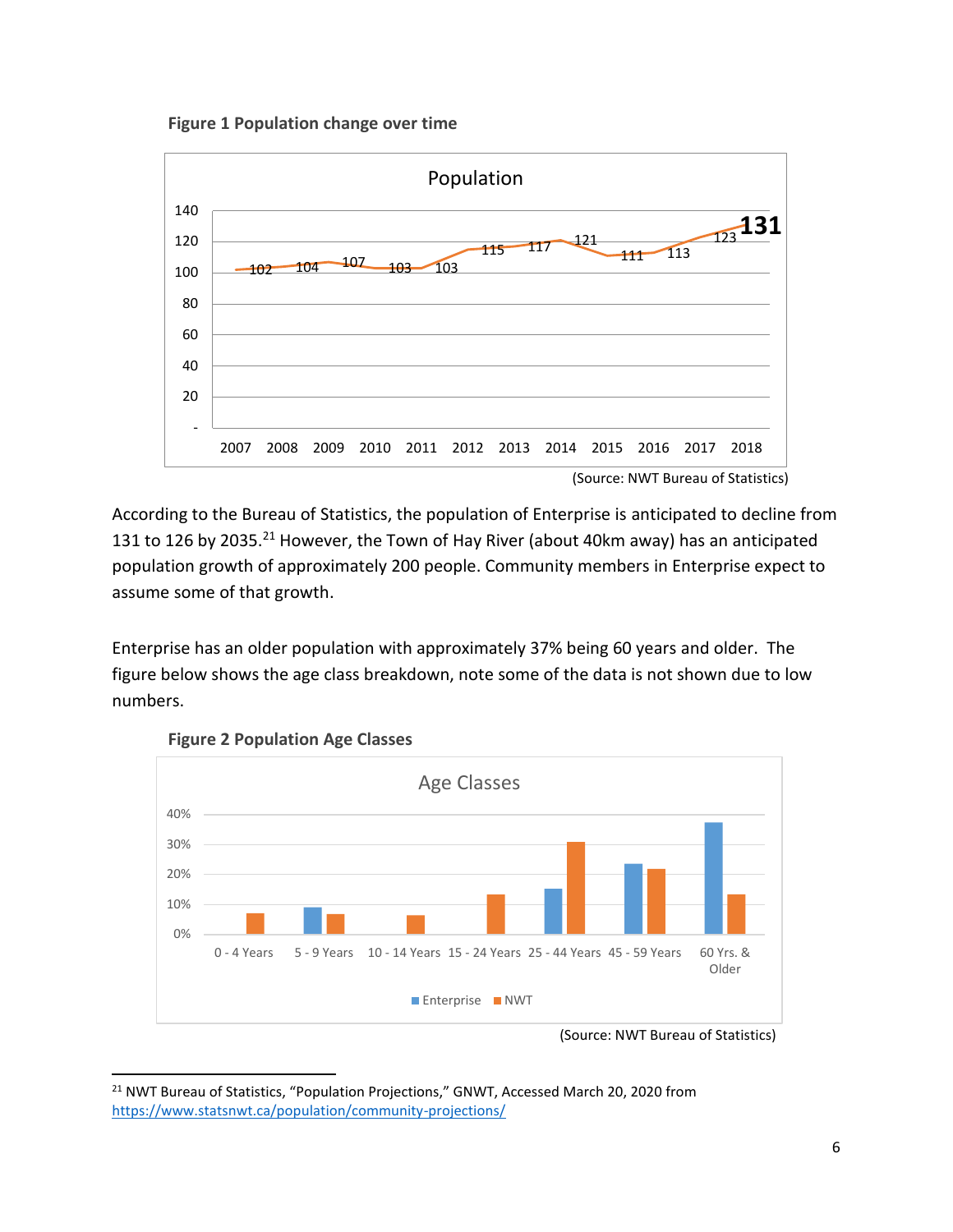According to the *2019 Seniors Planning Study: A Territorial Seniors Housing Assessment*, Enterprise has about 40 households (55+), of those 80% are owners and 20% are renters with an average household size of 1.9 persons. Ten of these households have a problem with adequacy (things need fixing in the home).<sup>22</sup>

Enterprise is expected to have an increase of 32 seniors in the next ten years, which translates into approximately 17 additional households. Two market/affordable units per year are required to meet the future needs.<sup>23</sup>

This study also developed recommendations to address the need for housing due to the increase in senior population over the next ten years. The recommendations include developing multigenerational housing, secondary and accessory units. The study suggests using groundoriented design (meaning direct access to street level) with one to two units per structure. The study also recommends introducing a senior's home and yard maintenance program.<sup>24</sup>

When planning for future development, having land ready to develop is crucial. "Developed" lots typically means they are ready to have housing built, they are cleared and connected to services. "Undeveloped" lots means they may still need to be cleared and are likely not currently connected to services. These definitions provide a general idea for understanding and are not the official criteria used to determine lot status. Enterprise currently has 75 surveyed residential lots. Out of the 75 lots, 68 are developed and seven are undeveloped (five of which are large tracks that could be subdivided into smaller lots).<sup>25</sup>

Out of the developed lots, about 16 are currently vacant and five are partially vacant. There is an opportunity to develop the vacant land to meet future housing needs.

<sup>22</sup> Dillon Consulting, *Seniors Planning Study: A Territorial Seniors Housing Assessment*, Northwest Territories Housing Corporation, Tabled Document 355-18(3) Tabled on February 26, 2019, [https://www.assembly.gov.nt.ca/sites/default/files/td\\_355-183.pdf.](https://www.assembly.gov.nt.ca/sites/default/files/td_355-183.pdf)

<sup>23</sup> Dillon Consulting, *Seniors Planning Study: A Territorial Seniors Housing Assessment*

<sup>24</sup> Dillon Consulting, *Seniors Planning Study: A Territorial Seniors Housing Assessment*

<sup>&</sup>lt;sup>25</sup> In authors possession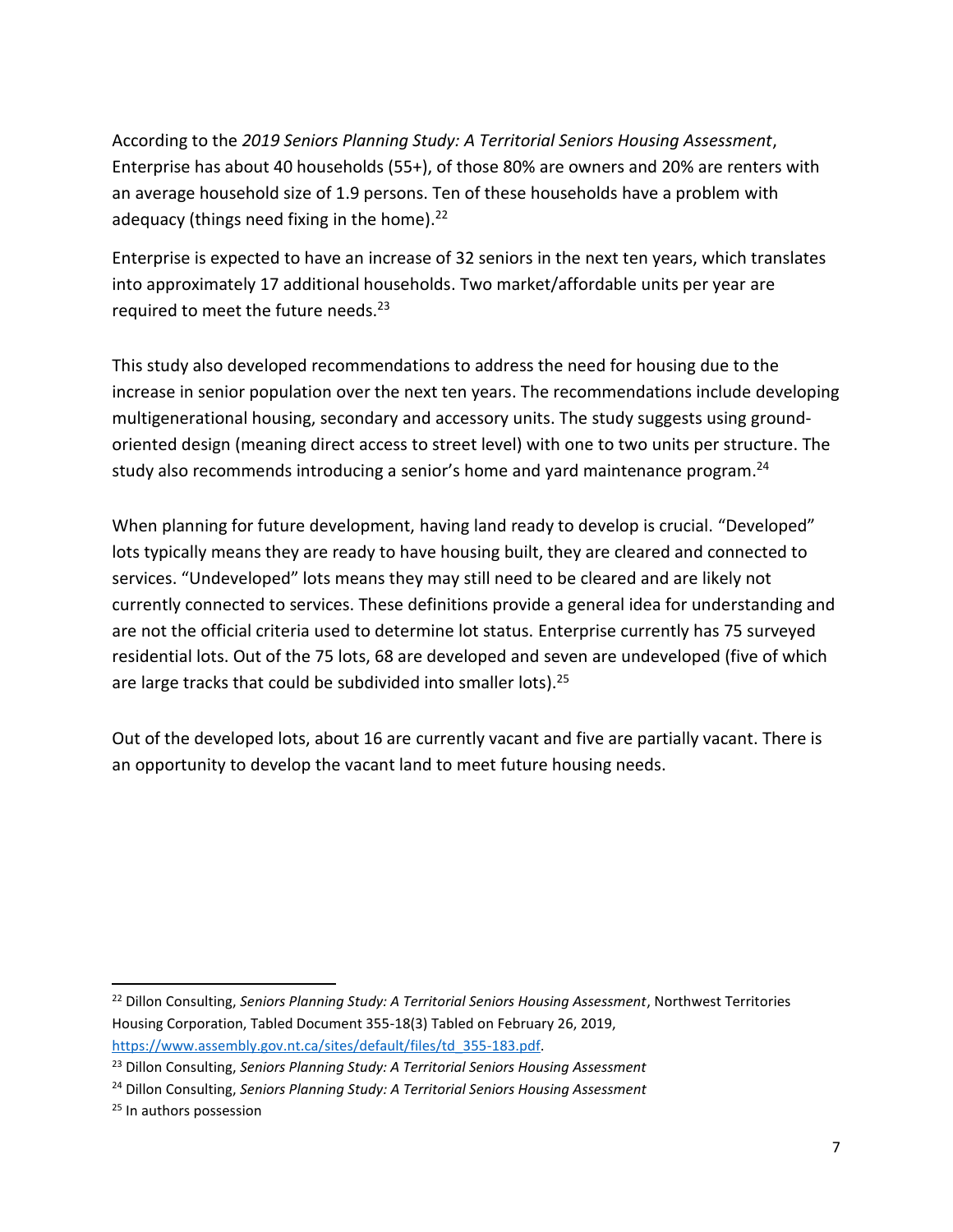# <span id="page-12-0"></span>3 HOUSING CONTEXT

### <span id="page-12-1"></span>3.1 Households

The table below provides a comparison of the characteristics of households in Enterprise with the rest of the territory.

#### **Table 1 Household Characteristics**

<span id="page-12-2"></span>

| All Households <sup>26</sup>                              | <b>Enterprise</b> | <b>NWT</b>               |
|-----------------------------------------------------------|-------------------|--------------------------|
| Unemployment Rate (2016)                                  | 18%               | 11%                      |
| Income Assistance Beneficiaries (monthly average in 2018) | 3 people          |                          |
| Renter Households <sup>27</sup>                           |                   |                          |
| Households that rent (2016)                               | 15 households     | $\overline{\phantom{0}}$ |
| Median Monthly shelter costs (2016)                       | \$1,204           | \$1,298                  |
| Households in Subsidized housing (2016)                   | 0%                | 41%                      |
| Owner Households <sup>28</sup>                            |                   |                          |
| Households that own (2016)                                | 30 households     | $\overline{\phantom{0}}$ |
| Median Monthly shelter costs (2016)                       | \$717             | \$1,581                  |
| Households with a mortgage (2016)                         | 50%               | 61%                      |
| Average value of dwellings                                | \$212,517         | \$346,427                |

(Source: NWT Bureau of Statistics and Statistics Canada)

According to the 2016 Census completed by Statistics Canada, Enterprise has about 40 households.<sup>29</sup> Enterprise has a high rate of owner households. Those who do rent, pay much higher shelter costs than the median owner household. There are no subsided rental units in the community.

Building units in Enterprise is more expensive than in southern regions. Construction costs in the north range between \$285 to \$420 per square foot, whereas in Edmonton, the average costs are between \$115 to \$159 per square foot.<sup>30</sup> There is a modular home manufacturing

<sup>&</sup>lt;sup>26</sup> Northwest Territories Bureau of Statistics, "Enterprise," GNWT, Accessed March 20, 2020, <https://www.statsnwt.ca/community-data/Profile-PDF/Enterprise.pdf>

<sup>&</sup>lt;sup>27</sup> Statistics Canada, "Census Profile, 2016 Census Enterprise, Hamlet [Census subdivision], Northwest Territories [Territory]," Statistics Canada Catalogue no. 98-316-X2016001, Ottawa, Released November 29, 2017, <https://www12.statcan.gc.ca/census-recensement/2016/dp-pd/prof/index.cfm?Lang=E>

<sup>&</sup>lt;sup>28</sup> Statistics Canada, "Census Profile, 2016 Census Enterprise, Hamlet [Census subdivision], Northwest Territories [Territory]."

<sup>&</sup>lt;sup>29</sup> Statistics Canada, "Census Profile, 2016 Census Enterprise, Hamlet [Census subdivision], Northwest Territories [Territory]."

<sup>30</sup> NWTHC, *Scope of NWT Housing Needs*, GNWT, PDF.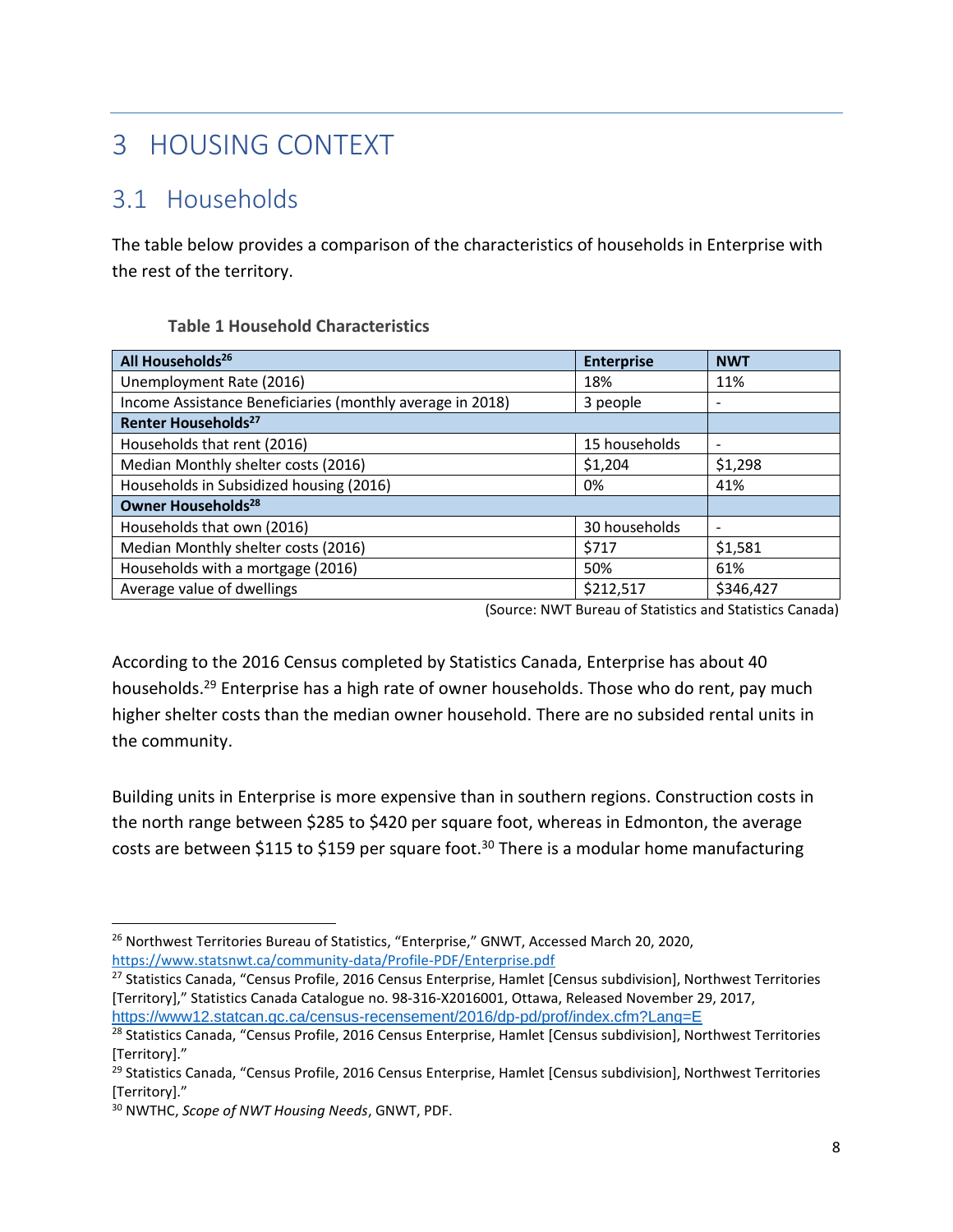company called "Blackstone Homes" located in Enterprise. This type of housing is typically more affordable to develop.

The average household size in Enterprise was 2.3 people in 2016.<sup>31</sup> In 2014, 10.5% of households reported they had six (6) or more persons living there. Data from more recent years is not available. This is higher than the territorial average of 5%.<sup>32</sup>

### Housing Indicators

The Canada Mortgage and Housing Corporation (CHMC) uses housing indicators to monitor and measure housing standards across Canada. Core Need is a measure that is used to identify who is in need of housing assistance. According to CMHC, a household is in core housing need if it falls below the **affordability** standard, that is, the household spends 30% or more of its total before-tax income to pay the median rent. The household may also have an issue with another housing acceptability standard (**adequacy or suitability**) however, it must fall below the affordability standard to be considered in core need.<sup>33</sup>

- Affordable housing means dwellings costs less than 30% of total before-tax household income (a household must fall below this standard to be considered core need)
- Adequate housing means not requiring any major repairs (considered core need if it falls below adequate and affordable housing)
- Suitable housing means a house has enough bedrooms for the size and make-up of resident households, according to National Occupancy Standard (NOS) requirements. (considered core need if it falls below suitable and affordable housing)

In 2014, about **21%** of Enterprise households were in core need, compared to roughly 20% of the territory. 34

The NWT Bureau of Statistics conducts a Community Needs Survey every four years to measure housing need. In 2019, this survey was completed with 43 households in Enterprise. The survey

<sup>31</sup> Statistics Canada, "Census Profile, 2016 Census Enterprise, Hamlet [Census subdivision], Northwest Territories [Territory]," Statistics Canada Catalogue no. 98-316-X2016001, Ottawa, Released November 29, 2017, <https://www12.statcan.gc.ca/census-recensement/2016/dp-pd/prof/index.cfm?Lang=E>

<sup>&</sup>lt;sup>32</sup> Northwest Territories Bureau of Statistics, "Housing Conditions," GNWT, Accessed December 10, 2019 [https://www.statsnwt.ca/Housing/housing-conditions/.](https://www.statsnwt.ca/Housing/housing-conditions/)

<sup>33</sup> Statistics Canada, "Dictionary, Census of Population, 2016: Core housing need," Statistics Canada, Release date November 15, 2017, Accessed January 3, 2019, [https://www12.statcan.gc.ca/census](https://www12.statcan.gc.ca/census-recensement/2016/ref/dict/households-menage037-eng.cfm)[recensement/2016/ref/dict/households-menage037-eng.cfm.](https://www12.statcan.gc.ca/census-recensement/2016/ref/dict/households-menage037-eng.cfm)

<sup>34</sup> Northwest Territories Bureau of Statistics, "Housing Conditions," GNWT, Accessed December 10, 2019 [https://www.statsnwt.ca/Housing/housing-conditions/.](https://www.statsnwt.ca/Housing/housing-conditions/)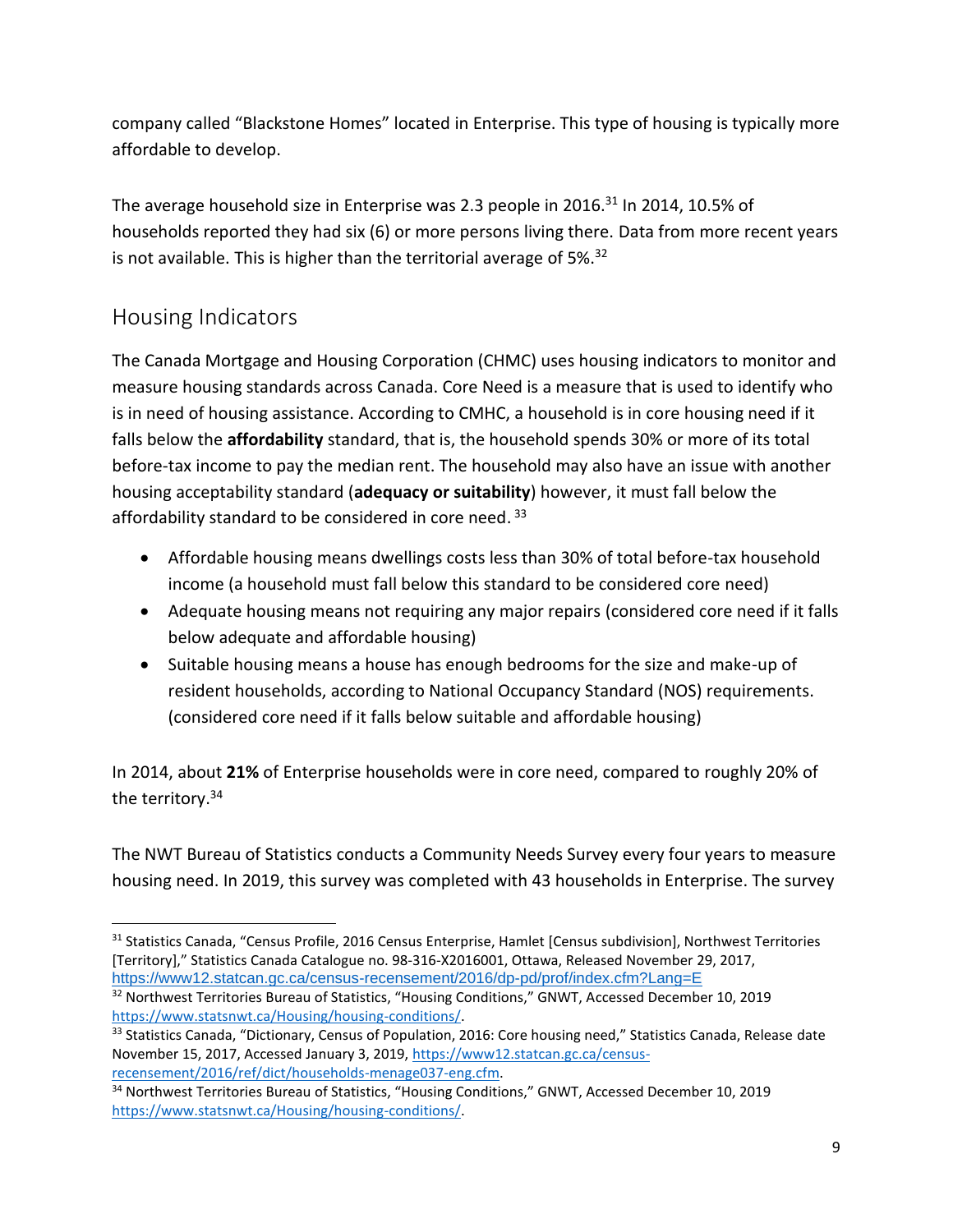<span id="page-14-0"></span>found that **51%** of households (22 homes) had at least one housing problem.<sup>35</sup>



**Figure 3 Housing Problems by Type in 2019** 

According to the survey, adequacy and affordability are issues in the community. During the community visits, people talked about home repair challenges and unaffordability, particularly with high rents and expensive utilities. Some mentioned it was cheaper to go south for the winter than to live in Enterprise all year round.

The housing stock in Enterprise was built in clusters from 1961 to 2010. <sup>36</sup> Homes built in earlier years are aging.

<sup>&</sup>lt;sup>35</sup> Northwest Territories Bureau of Statistics, "Housing Conditions."

<sup>36</sup> Statistics Canada, "Census Profile, 2016 Census Enterprise, Hamlet [Census subdivision], Northwest Territories [Territory]," Statistics Canada Catalogue no. 98-316-X2016001, Ottawa, Released November 29, 2017, <https://www12.statcan.gc.ca/census-recensement/2016/dp-pd/prof/index.cfm?Lang=E>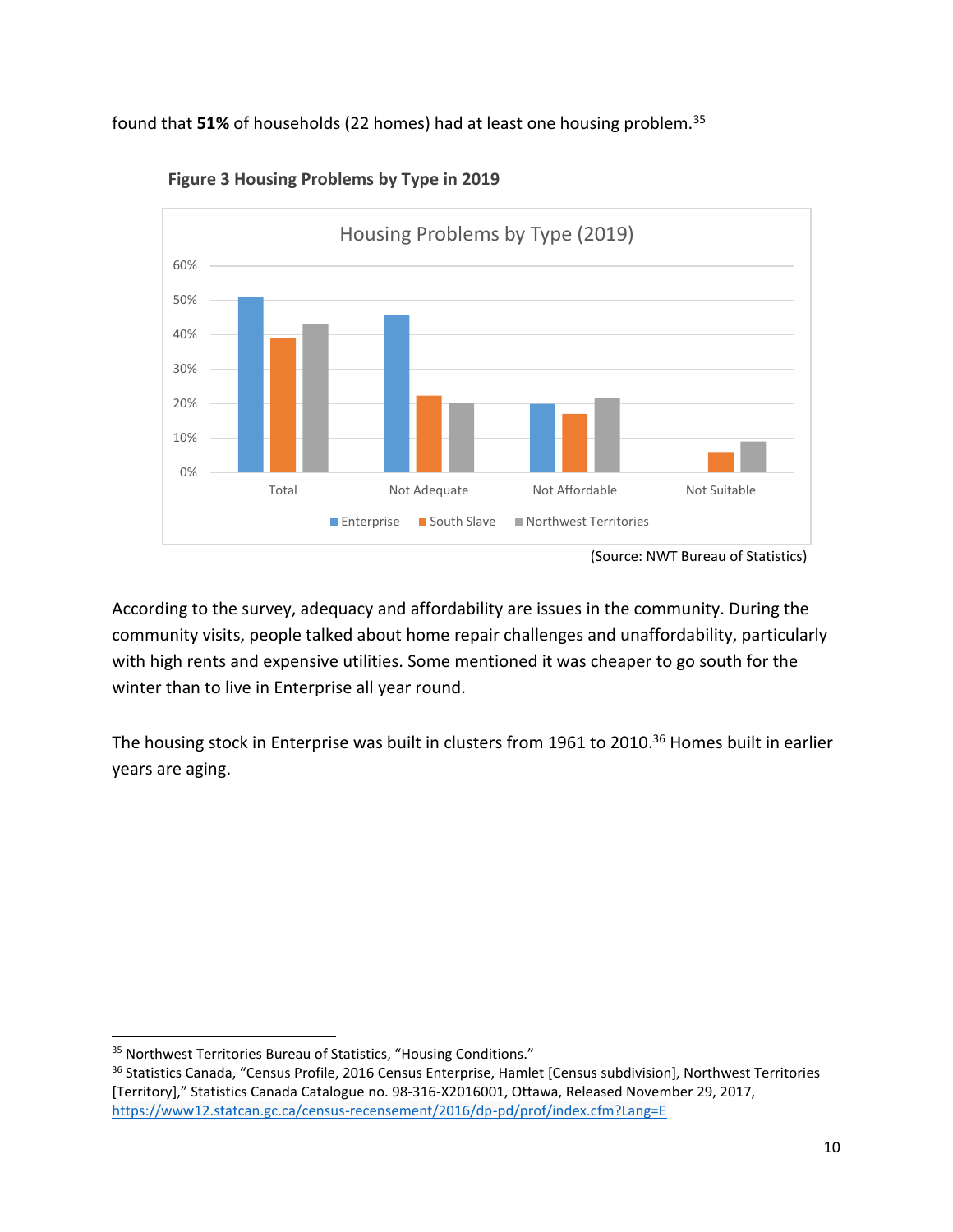**Figure 4 Housing by Construction Year**

<span id="page-15-1"></span>

### <span id="page-15-0"></span>3.2 Housing Supply

5

In 2019, an inventory of housing in Enterprise was collected by the NWTHC in coordination with local partners. A total of **56** housing units were counted with **8** vacant. A breakdown of developed lots is provided, see pie chart below.



<span id="page-15-2"></span>**Figure 5 Enterprise Housing Supply Breakdown**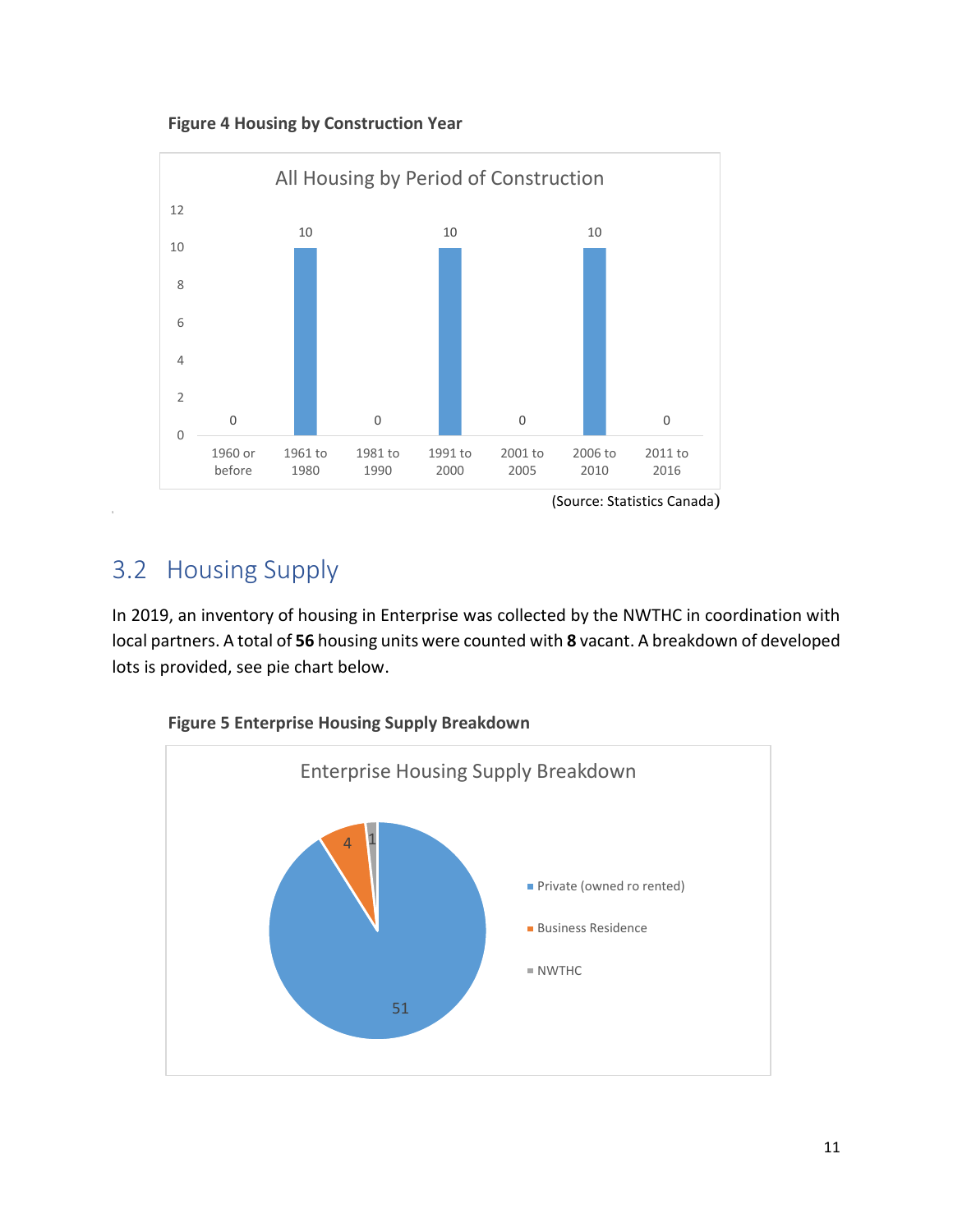Most housing in Enterprise is part of the private market (rented or owned). In 2016, about 75% of housing in Enterprise was owned.<sup>37</sup> There is one NWTHC unit in Enterprise that is being transferred over to the Hamlet. When talking to community members, people mentioned that no one had ever lived in the NWTHC unit, due to being illegible for the housing program. There are about four business residences as well, some located north of the railroad tracks.

The tenure of developed lots is mostly split between privately owned and leased. The pie chart below shows the breakdown.

<span id="page-16-0"></span>

#### **Figure 6 Tenure of Developed Lots**

At the time this data was collected, 32 people owned their lot, 19 had equity leases, and 14 had other leases. An "equity lease" means that the lessee is making payments to eventually own that lot. Regular leases do not result in eventual ownership.

All the housing in Enterprise is single detached dwellings.<sup>38</sup> Most houses are two or threebedroom units. There are a few one bedroom and a few four or more bedroom units.<sup>39</sup>

<sup>37</sup> Northwest Territories Bureau of Statistics, "Enterprise."

<sup>&</sup>lt;sup>38</sup> Statistics Canada, "Census Profile, 2016 Census Enterprise, Community Government [Census subdivision], Northwest Territories [Territory]," Statistics Canada Catalogue no. 98-316-X2016001, Ottawa, Released November 29, 2017, [https://www12.statcan.gc.ca/census-recensement/2016/dp-pd/prof/index.cfm?Lang=E.](https://www12.statcan.gc.ca/census-recensement/2016/dp-pd/prof/index.cfm?Lang=E)  <sup>39</sup> Statistics Canada, "Census Profile, 2016 Census Enterprise, Hamlet [Census subdivision], Northwest Territories [Territory]."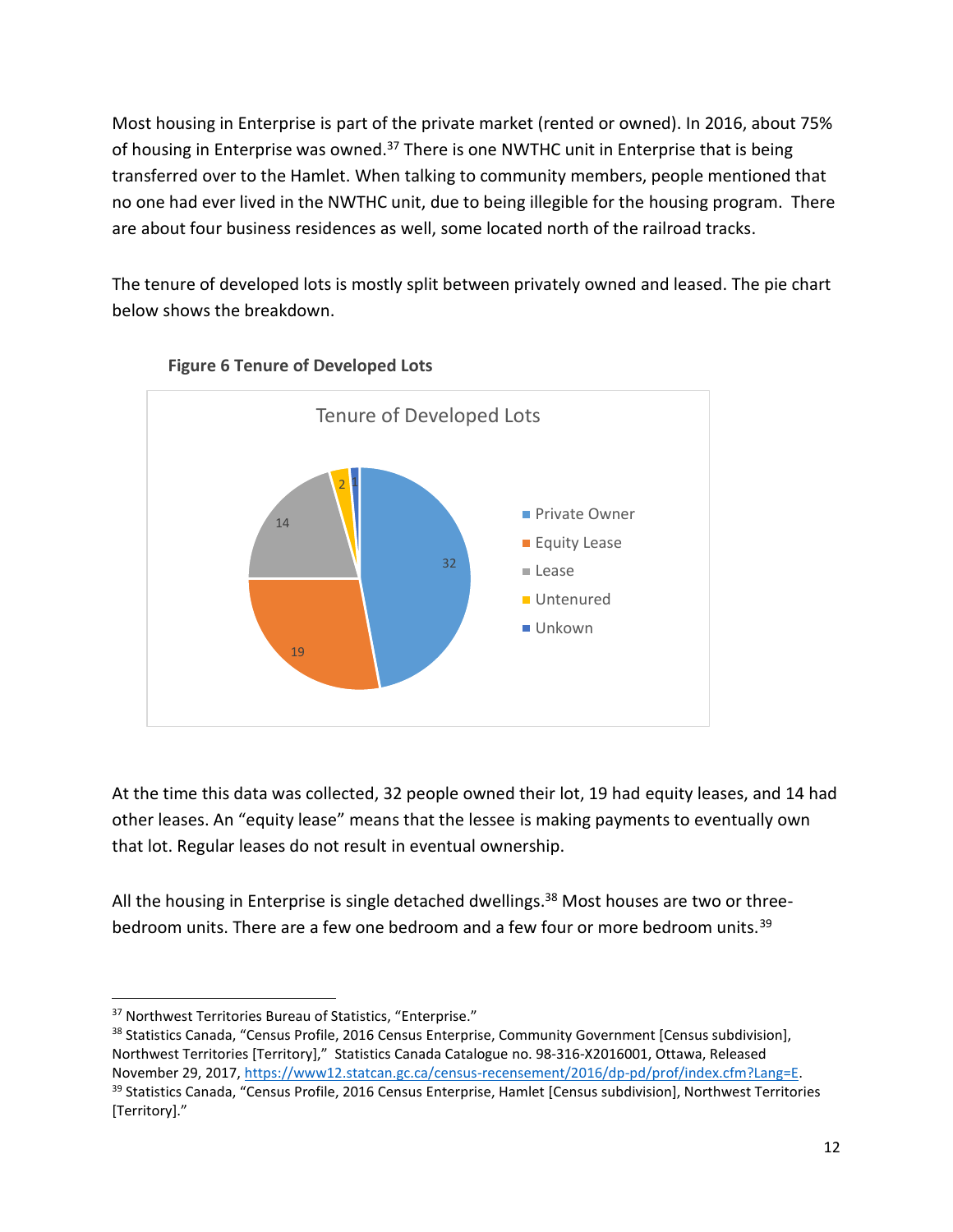

<span id="page-17-0"></span>

### NWTHC Housing

There is currently no public housing in the community of Enterprise. The NWTHC provided one non-market housing unit in Enterprise, however, this unit is in the process of being donated to the Hamlet. Housing Programs and services are administered through the Hay River Housing Authority, called a Local Housing Organization (LHO), supported by the NWTHC South Slave District Office (BDDO). The table below lists the housing programs offered by the NWTHC.

<span id="page-17-1"></span>

| <b>Program Name</b>   | <b>Description</b>                                                             |
|-----------------------|--------------------------------------------------------------------------------|
| <b>NWTHC Programs</b> |                                                                                |
| <b>Public Housing</b> | The Public Housing Program provides income-based subsidies to                  |
| (managed by Hay       | residents with low-to-middle income. Eligibility is based on the               |
| River LHO)            | monthly income threshold. <sup>40</sup> In Enterprise, the rental threshold is |
|                       | \$8,342 per month and the homeownership threshold is \$5,617.41                |
|                       | There are currently no pubic housing units in Enterprise.                      |
| Contributing          | CARE is for homeowners to make repairs to their home. Up to                    |
| Assistance for        | \$100,000 as a forgivable loan is provided to subsidize the cost of            |

#### **Table 2 Housing Program Descriptions**

<sup>40</sup> NWT Housing Corporation, "Public Housing," GNWT, Accessed December 10, 2019, <https://www.nwthc.gov.nt.ca/en/services/public-housing>

<sup>41</sup> NWT Housing Corporation, *Territorial Housing System*, NWT Housing Corporation Information Management System, Version 5.1.6. n.d.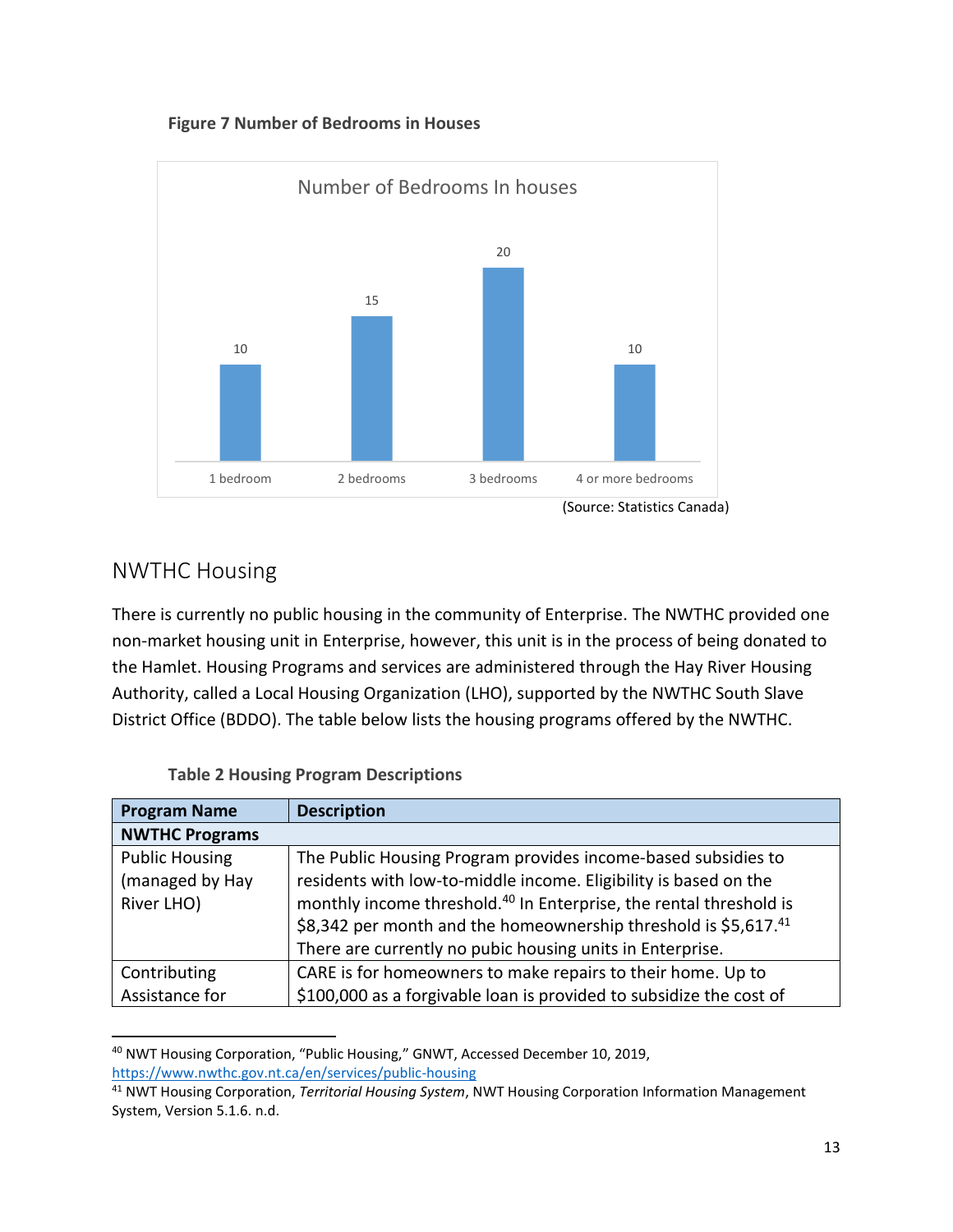| Repairs and<br>preventative maintenance checks, repairs and renovations for their<br>existing home. The forgiveness period is dependent on the amount of<br>Enhancements<br>(CARE) Major<br>assistance being provided. Applicants are expected to make a |
|----------------------------------------------------------------------------------------------------------------------------------------------------------------------------------------------------------------------------------------------------------|
|                                                                                                                                                                                                                                                          |
|                                                                                                                                                                                                                                                          |
|                                                                                                                                                                                                                                                          |
| contribution toward the project costs, depending on household                                                                                                                                                                                            |
| income. Additional assistance is available for improving the                                                                                                                                                                                             |
| accessibility of dwellings for persons with disabilities. <sup>42</sup>                                                                                                                                                                                  |
| CARE preventative maintenance provides assistance for minor repairs.<br><b>CARE Preventative</b>                                                                                                                                                         |
| Clients can apply for up to \$3,000 annually and can apply for this<br>Maintenance                                                                                                                                                                       |
| support on a year-round basis. <sup>43</sup>                                                                                                                                                                                                             |
| <b>CARE Mobility</b><br>CARE Mobility provides low-income homeowners with disabilities up                                                                                                                                                                |
| to \$100,000 to carry out modifications to their home to improve                                                                                                                                                                                         |
| accessibility and support independent living. <sup>44</sup>                                                                                                                                                                                              |
| <b>Securing Assistance</b><br>SAFE is an emergency repair program that is available year-round for                                                                                                                                                       |
| situations like freeze-ups. The program is for low and modest income<br>for Emergencies                                                                                                                                                                  |
| homeowners, including seniors on fixed incomes. There is up to<br>(SAFE)                                                                                                                                                                                 |
| \$10,000 in assistance for emergency repairs as a forgivable loan.                                                                                                                                                                                       |
| Applicants are expected to make a contribution toward the project                                                                                                                                                                                        |
| cost, based on income. <sup>45</sup>                                                                                                                                                                                                                     |
| HELP provides first-time homebuyers who cannot get a mortgage or<br>Homeownership                                                                                                                                                                        |
| <b>Entry Level Program</b><br>want an opportunity to try homeownership before purchasing a                                                                                                                                                               |
| home. Tenants lease units from the NWTHC at affordable rents. The<br>(HELP)                                                                                                                                                                              |
| program offers homeownership educational opportunities through                                                                                                                                                                                           |
| STEP courses. At any time within four years of leasing, the tenant                                                                                                                                                                                       |
| may purchase the unit. A purchase incentive of \$20,000 is provided                                                                                                                                                                                      |
| for purchasing the unit within two years of leasing and \$10,000 if it is                                                                                                                                                                                |
| purchased between two to four years of leasing. After four years,                                                                                                                                                                                        |
| rents are increased for tenants that do not buy. The program is open                                                                                                                                                                                     |
| to tenants in the Public Housing Program and senior adults. <sup>46</sup> There                                                                                                                                                                          |
| are currently no HELP units in Enterprise.                                                                                                                                                                                                               |
| STEP is a series of courses including counselling and education to help<br>Homeowner                                                                                                                                                                     |
| people gain skills to be successful homeowners. <sup>47</sup><br><b>Education Courses</b>                                                                                                                                                                |
| (STEP)                                                                                                                                                                                                                                                   |
| <b>Providing Assistance</b><br>PATH provides homeownership assistance to NWT residents to                                                                                                                                                                |

<sup>42</sup> NWT Housing Corporation, "Repairs and Enhancements," GNWT, accessed December 10, 2019, <https://www.nwthc.gov.nt.ca/en/services/repairs-and-enhancements>

<sup>43</sup> NWT Housing Corporation, "CARE Mobility," GNWT, accessed December 10, 2019, <https://www.nwthc.gov.nt.ca/en/care-preventative-maintenance>

<sup>44</sup> NWT Housing Corporation, "CARE Preventative Maintenance," GNWT, accessed December 10, 2019, <https://www.nwthc.gov.nt.ca/en/care-mobility>

<sup>45</sup> NWT Housing Corporation, "Emergency Repairs," GNWT, accessed December 10, 2019, <https://www.nwthc.gov.nt.ca/en/services/emergency-repairs>

<sup>46</sup> NWT Housing Corporation, "Leasing a Home," GNWT, accessed December 10, 2019, <https://www.nwthc.gov.nt.ca/en/services/leasing-home>

<sup>&</sup>lt;sup>47</sup> NWT Housing Corporation, "Homeownership Education courses," GNWT, accessed December 10, 2019, <https://www.nwthc.gov.nt.ca/en/services/homeownership-education-courses>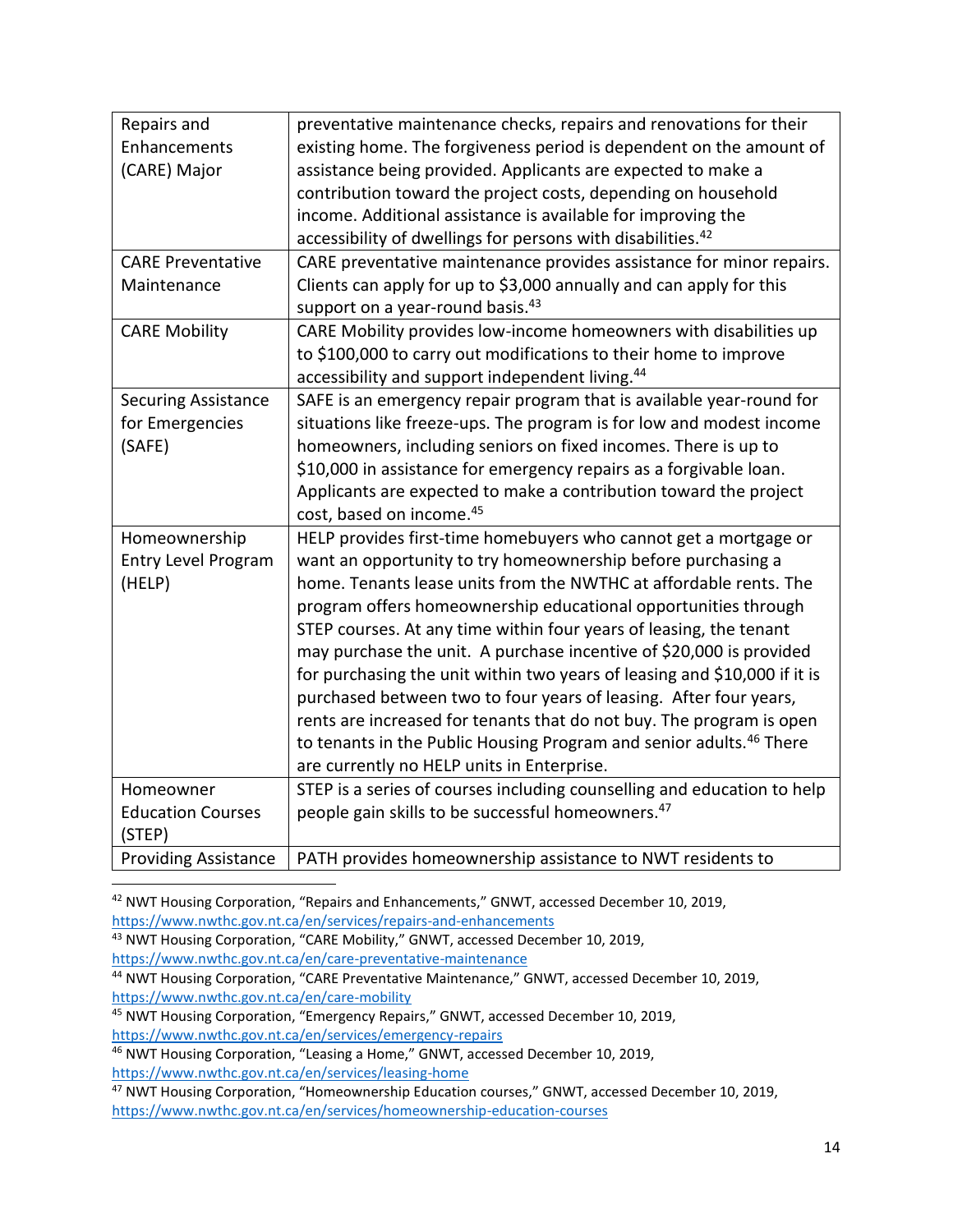| for Territorial<br>Homeownership | provide purchase support. The amounts are determined using income<br>level, family size and community based construction costs. <sup>48</sup> |
|----------------------------------|-----------------------------------------------------------------------------------------------------------------------------------------------|
| (PATH)                           |                                                                                                                                               |
| <b>Fuel Tank</b>                 | Helps homeowners in covering the costs of replacing aging above                                                                               |
| Replacement                      | ground fuel tanks that do not meet current standards or are in poor                                                                           |
|                                  | condition. A one-time forgivable loan of up to \$10,000.49                                                                                    |
| Seniors Aging-in-                | Provides energy-saving retrofits that lower utility costs for seniors or                                                                      |
| Place (SAIP) Retrofits           | other repairs that will improve the sustainability of the home.                                                                               |
|                                  | Targeted at NWT residents who are 60 years of age or older that own                                                                           |
|                                  | their homes and do not have high incomes. Up to \$10,000 forgivable                                                                           |
|                                  | loan is available. <sup>50</sup>                                                                                                              |
| <b>Market Housing</b>            | The NWTHC provides housing units available for market rent to critical                                                                        |
|                                  | staff. <sup>51</sup> There are currently no market units in Enterprise.                                                                       |
| Homelessness                     | This fund provides one-time emergency funding to people                                                                                       |
| Assistance Fund                  | experiencing a crisis and at risk of becoming homeless. Available to                                                                          |
| (HAF)                            | youth and adults to prevent homelessness or help find affordable and                                                                          |
|                                  | stable housing. <sup>52</sup>                                                                                                                 |
| <b>Transitional Rent</b>         | The TRSP program is for NWT residents living in a private rental,                                                                             |
| Supplement                       | paying more than 30% of their income on rent. The program can pay                                                                             |
| Program (TRSP)                   | up to \$500 of your rent for up to 2 years. $53$                                                                                              |
| <b>CMHC Programs</b>             |                                                                                                                                               |
| Residential                      | This fund provides up to \$60,000 or more for all First Nations or First                                                                      |
| Rehabilitation                   | Nation members who require major repairs to their homes. This                                                                                 |
| Assistance Program               | includes, but not limited to; structural, electrical, plumbing, heating                                                                       |
| (RRAP)                           | and fire safety. This program can also provide support for                                                                                    |
|                                  | overcrowded homes. <sup>54</sup>                                                                                                              |
| <b>Emergency Repair</b>          | The ERP provides funding for a First Nation or a First Nation member                                                                          |
| Program (ERP)                    | that requires immediate repairs to their home for up to \$20,000 or                                                                           |

<sup>48</sup> NWT Housing Corporation, "Homeownership Assistance," GNWT, accessed December 10, 2019, <https://www.nwthc.gov.nt.ca/en/services/homeownership-assistance>

<sup>49</sup> NWT Housing Corporation, "Fuel Tank Replacement," GNWT, accessed December 10, 2019, <https://www.nwthc.gov.nt.ca/en/services/fuel-tank-replacement>

<sup>&</sup>lt;sup>50</sup> NWT Housing Corporation, "Senior Home Modifications," GNWT, accessed December 10, 2019, <https://www.nwthc.gov.nt.ca/en/services/seniors-home-modifications>

<sup>51</sup> NWT Housing Corporation, "Caroline Cochrane: Market Housing for Community Staff," GNWT, accessed December 10, 2019, [https://www.gov.nt.ca/en/newsroom/news/caroline-cochrane-market-housing-community](https://www.gov.nt.ca/en/newsroom/news/caroline-cochrane-market-housing-community-staff)[staff](https://www.gov.nt.ca/en/newsroom/news/caroline-cochrane-market-housing-community-staff)

<sup>52</sup> NWT Housing Corporation, "Homelessness Assistance," GNWT, accessed December 10, 2019, <https://www.nwthc.gov.nt.ca/en/services/homelessness-assistance>

<sup>53</sup> NWT Housing Corporation, "Rent Assistance," GNWT, accessed December 10, 2019, <https://www.nwthc.gov.nt.ca/en/services/rent-assistance>

<sup>54</sup> Canadian Mortgage Housing Corporation (CMHC), "Residential Rehabilitation Assistance Program (RRAP) – Regular," accessed May 27, 2020, [https://www.cmhc-schl.gc.ca/en/developing-and-renovating/funding](https://www.cmhc-schl.gc.ca/en/developing-and-renovating/funding-opportunities/on-reserve-renovation-programs/residential-rehabilitation-assistance-program)[opportunities/on-reserve-renovation-programs/residential-rehabilitation-assistance-program](https://www.cmhc-schl.gc.ca/en/developing-and-renovating/funding-opportunities/on-reserve-renovation-programs/residential-rehabilitation-assistance-program)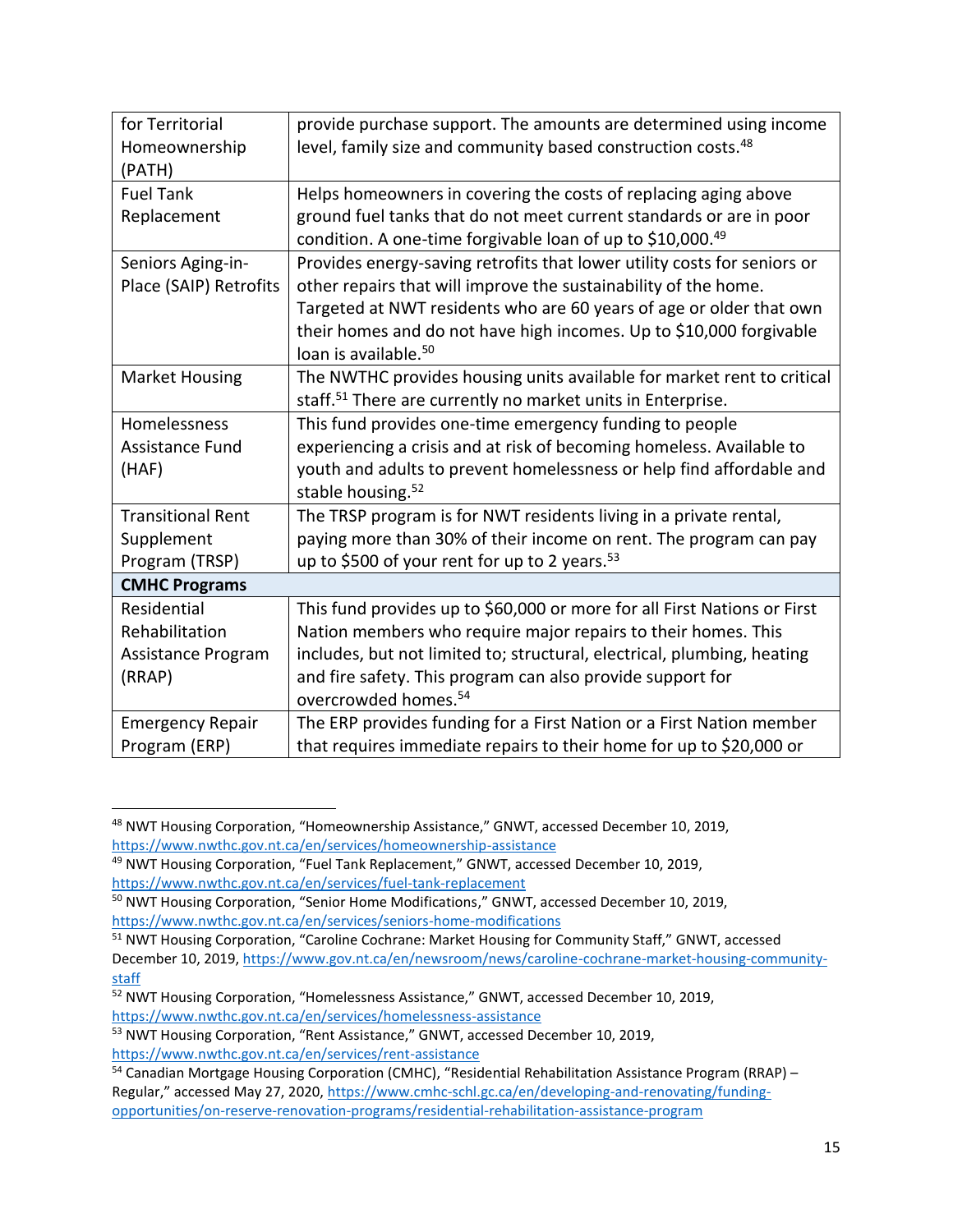|                 | more. <sup>55</sup>                                                |
|-----------------|--------------------------------------------------------------------|
| Home Adaptation | HASI provides funds for those 65 years or older and either a First |
| for Seniors     | Nation or First Nation member that requires minor home             |
| Independence    | modifications for independent living. <sup>56</sup>                |
| Program (HASI)  |                                                                    |

The table below shows the housing program uptake in Enterprise from 2007 to 2019.

<span id="page-20-0"></span>

| Status <sup>57</sup> | <b>CARE</b><br><b>PM</b><br>$3000$ | <b>CARE</b><br><b>Major</b><br>>3000 | <b>CARE</b><br><b>Mobility</b> | <b>HELP</b>              | <b>SAFE</b> | <b>FUEL</b> | <b>RRAP</b>              | <b>ERP</b>               | <b>SAIP</b>              | <b>TOTAL</b> |
|----------------------|------------------------------------|--------------------------------------|--------------------------------|--------------------------|-------------|-------------|--------------------------|--------------------------|--------------------------|--------------|
| Approved             | 13                                 |                                      |                                | $\overline{\phantom{a}}$ | 10          | 2           |                          | 3                        |                          | 32           |
| Declined             | 8                                  |                                      |                                | 6                        |             |             | $\overline{\phantom{0}}$ | $\overline{\phantom{a}}$ | $\overline{\phantom{0}}$ | 14           |
| Cancelled            | $\qquad \qquad \blacksquare$       |                                      |                                | $\overline{\phantom{a}}$ |             |             |                          | $\overline{\phantom{0}}$ |                          |              |
| Incomplete           | $\overline{\phantom{a}}$           |                                      | ۰                              | 3                        |             |             | ۰                        | $\overline{\phantom{0}}$ | $\overline{\phantom{0}}$ | 5            |
| Withdrawn            | 3                                  |                                      | 1                              | $\overline{\phantom{0}}$ |             |             |                          | $\overline{\phantom{0}}$ |                          | 8            |
| <b>Total</b>         | 24                                 | 4                                    |                                | 9                        | 11          | 3           |                          | 3                        | 4                        | $64*$        |

**Table 3 Housing Program Uptake from 2006/7 to 2018/19**

\*four programs not selected

HELP, which is an affordable housing program for potential homeowners, has never been approved in Enterprise, with eight declined applications. CARE Major (>3000), which is a maintenance program, has several declined applications over the years. The table below, represents NWTHC program data on reasons for declined applications.

**Table 4 Top Reasons for Declined Program from 2007 to 2019 (accessed March 2020)**

<span id="page-20-1"></span>

| Program <sup>58</sup> | Top Reasons for Declined Applications (2006-2018)                                                       |
|-----------------------|---------------------------------------------------------------------------------------------------------|
| <b>HELP</b>           | Below minimum income, bad credit, high debt, LHO arrears, Tax/lease                                     |
|                       | arrears                                                                                                 |
| CARE (Major & PM)     | Over CNIT (Core Need Income Threshold), budget limitations, residency<br>requirement, bad credit, other |

<sup>&</sup>lt;sup>55</sup> CMHC, "Emergency Repair Program (ERP)," accessed May 27, 2020, [https://www.cmhc-](https://www.cmhc-schl.gc.ca/en/developing-and-renovating/funding-opportunities/on-reserve-renovation-programs/emergency-repair-program-on-reserve)

[schl.gc.ca/en/developing-and-renovating/funding-opportunities/on-reserve-renovation-programs/emergency](https://www.cmhc-schl.gc.ca/en/developing-and-renovating/funding-opportunities/on-reserve-renovation-programs/emergency-repair-program-on-reserve)[repair-program-on-reserve](https://www.cmhc-schl.gc.ca/en/developing-and-renovating/funding-opportunities/on-reserve-renovation-programs/emergency-repair-program-on-reserve)

<sup>&</sup>lt;sup>56</sup> CMHC, "Home Adaptations for Seniors' Independence (HASI)," accessed May 27, 2020, [https://www.cmhc](https://www.cmhc-schl.gc.ca/en/developing-and-renovating/funding-opportunities/on-reserve-renovation-programs/home-adaptations-for-seniors-independence)[schl.gc.ca/en/developing-and-renovating/funding-opportunities/on-reserve-renovation-programs/home](https://www.cmhc-schl.gc.ca/en/developing-and-renovating/funding-opportunities/on-reserve-renovation-programs/home-adaptations-for-seniors-independence)[adaptations-for-seniors-independence](https://www.cmhc-schl.gc.ca/en/developing-and-renovating/funding-opportunities/on-reserve-renovation-programs/home-adaptations-for-seniors-independence)

<sup>57</sup> NWT Housing Corporation, *Territorial Housing System*, NWT Housing Corporation Information Management System, Version 5.1.6, n.d.

<sup>58</sup> NWT Housing Corporation, *Territorial Housing System*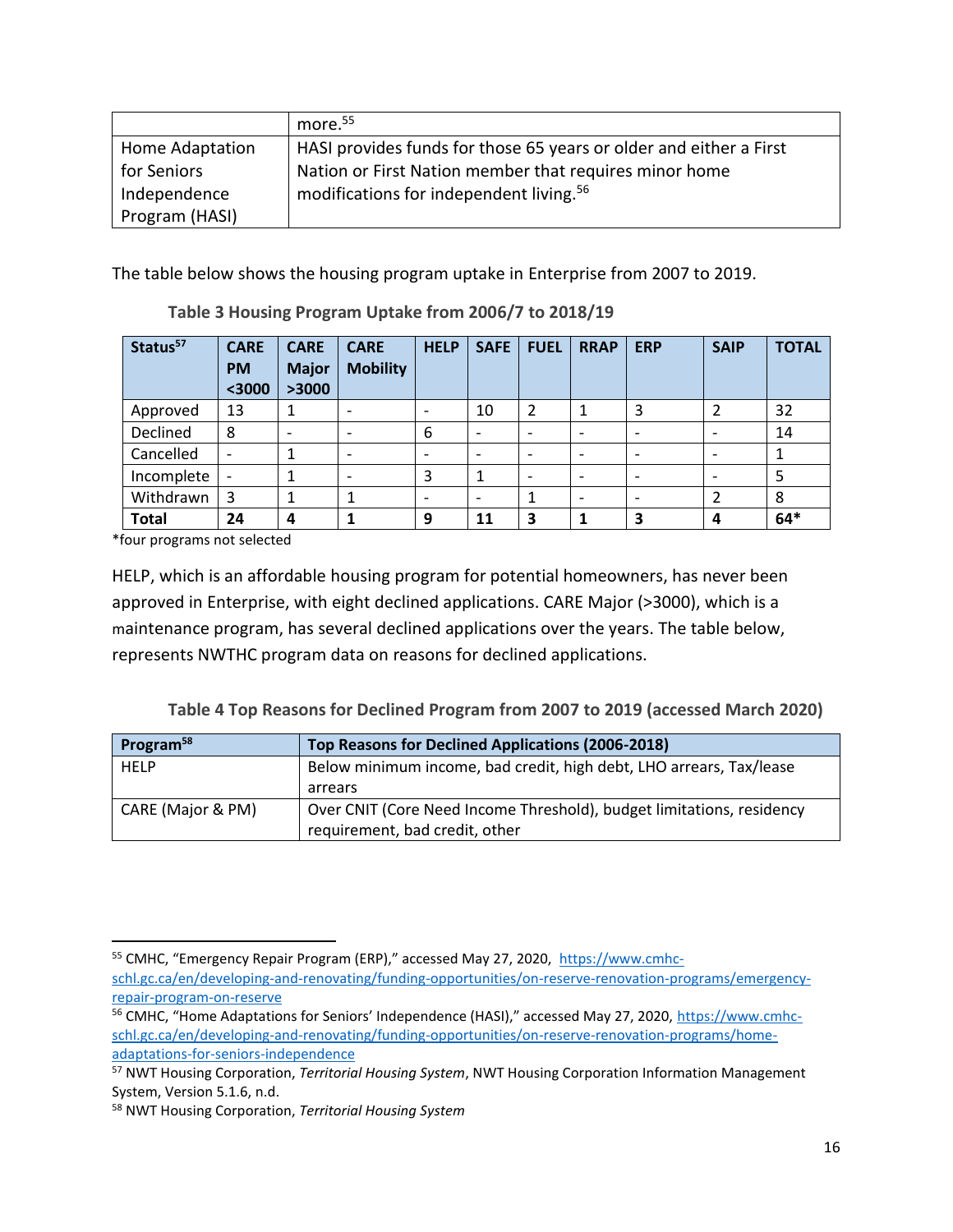For HELP, the most common reason for declined applications is being below the minimum income required. This requirement helps ensure successful candidates will have a large enough budget to afford homeownership costs.

The Core Need Income Threshold (CNIT) is the most common reason for declined CARE applications. The CNIT is an income limit for each community that represents the amount of income a household must have to be able to afford the costs of owing and operating a home, or renting in the private market without government assistance (taxes, power, heating, water/sewer, insurance premiums, and maintenance costs). According to the calculation from 2015-2016, the CNIT for homeowners in Enterprise is \$86,100. <sup>59</sup> The CNIT changes based on number of bedrooms (see table).

#### **Table 5 Core Need Income Threshold for Enterprise**

<span id="page-21-1"></span>

| Enterprise <sup>60</sup> | 1 Person | 2 Bedroom | 3 Bedroom | 4 Bedroom | 5 Bedroom |
|--------------------------|----------|-----------|-----------|-----------|-----------|
| <b>CNIT</b>              | \$86,100 | \$86,100  | \$100,100 | \$100,100 | \$100,100 |

### <span id="page-21-0"></span>4 COMMUNITY ENGAGEMENT ACTIVITIES

The NWTHC visited Enterprise in June 2019 to meet with community members to discuss housing. Community engagement was conducted using a mixed methods approach, relying heavily on qualitative community information. All ages from youth to seniors were given an opportunity to talk about housing.

The NWTHC worked with community members on visioning exercises and issue identification. Three main questions guided conversations:

- What do you like about housing in your community?
- What could be better?
- What do you want housing to look like in the future?

The questions helped to identify the current assets in the community, the challenges, and the possible changes to work toward. Sessions included a council working session (open to the

<sup>59</sup> NWT Housing Corporation, *2015-2016 Homeownership Core Need Income Thresholds (CNIT) South Slave District*. GNWT, n.d.

<sup>60</sup> NWT Housing Corporation, *2015-2016 Homeownership Core Need Income Thresholds (CNIT) South Slave District*.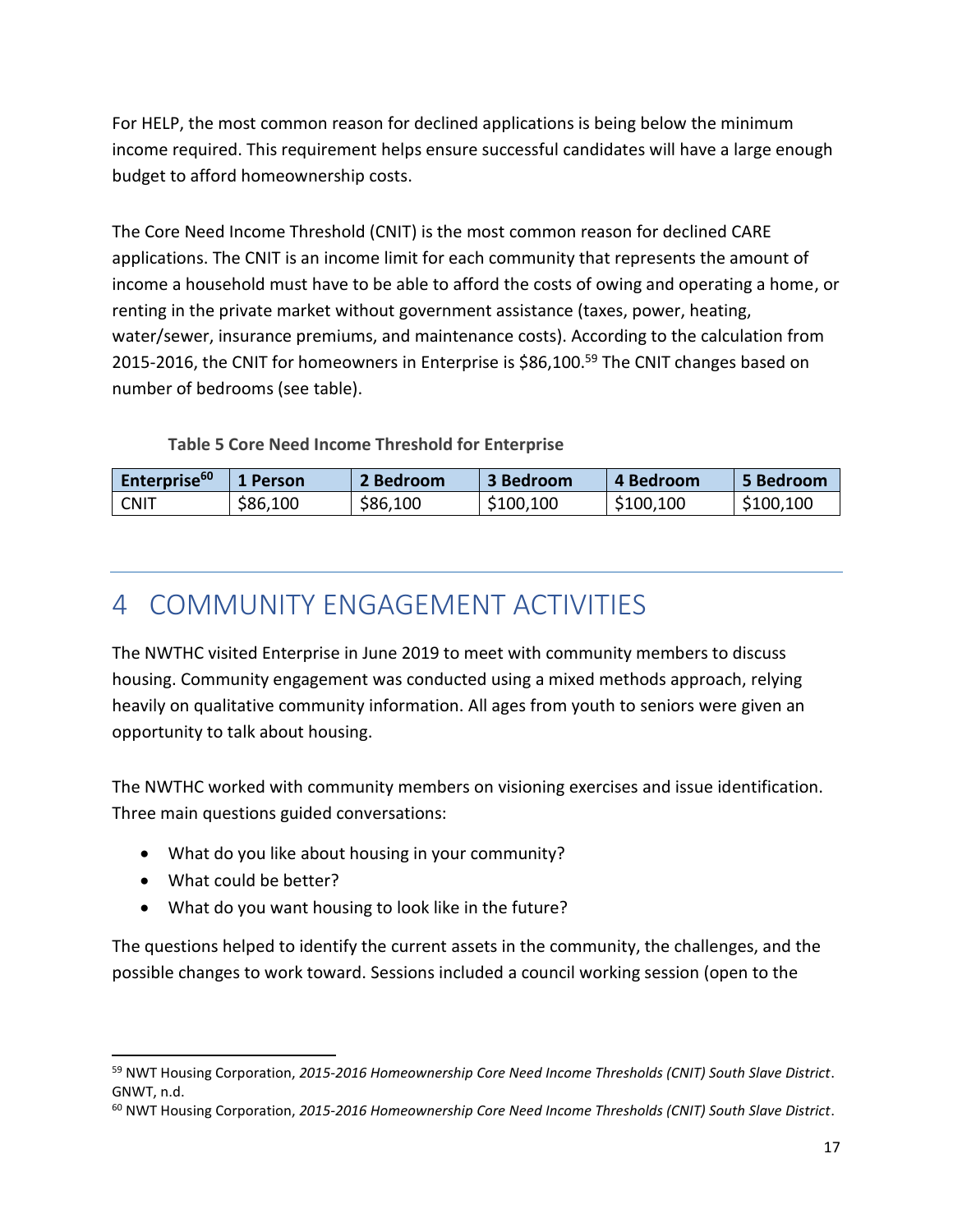pubic), a senior's society meeting, an after-school session with the youth, a community tour with two community members, and one-on-one conversations throughout the week.

Overall, there were an estimated **33** participants during our community visit. The chart below outlines the participation for each activity.

<span id="page-22-2"></span>

| <b>Community Activity</b>                      | <b>Who Participated?</b>                      | <b>Number</b><br>of<br><b>Activities</b> |                |  |
|------------------------------------------------|-----------------------------------------------|------------------------------------------|----------------|--|
| Trip 1                                         |                                               |                                          |                |  |
| Council working<br>session (open to<br>public) | Council Members, 1 member from the<br>public  | 1                                        | 8              |  |
| Senior's Meeting                               | Senior residents                              | 1                                        | 10             |  |
| <b>Community Tour</b>                          | Community members                             | 1                                        | $\overline{2}$ |  |
| <b>After School Session</b>                    | Youth                                         | 1                                        | 10             |  |
| One-On-One<br><b>Discussions</b>               | SAO, Recreation Director, community<br>member | 3                                        | 3              |  |
| <b>Total Participants Counted</b>              |                                               |                                          | 33             |  |

#### **Table 6 Community Housing Plan Activity Participation**

# <span id="page-22-0"></span>5 WHAT WE HEARD

### <span id="page-22-1"></span>5.1 Population Groups in Need

### **Homeowners**

Most people living in Enterprise are homeowners. A significant proportion of homeowners are senior residents. Many are living in homes too large for their family size with no options to downsize. Some have equity leases and still do not have ownership of the land, making selling their home a challenge. Home maintenance and utilities are expensive for these homeowners, especially those with limited income and pensions. Common challenges are being unable to access subsidies for home repairs or retrofits for aging in place.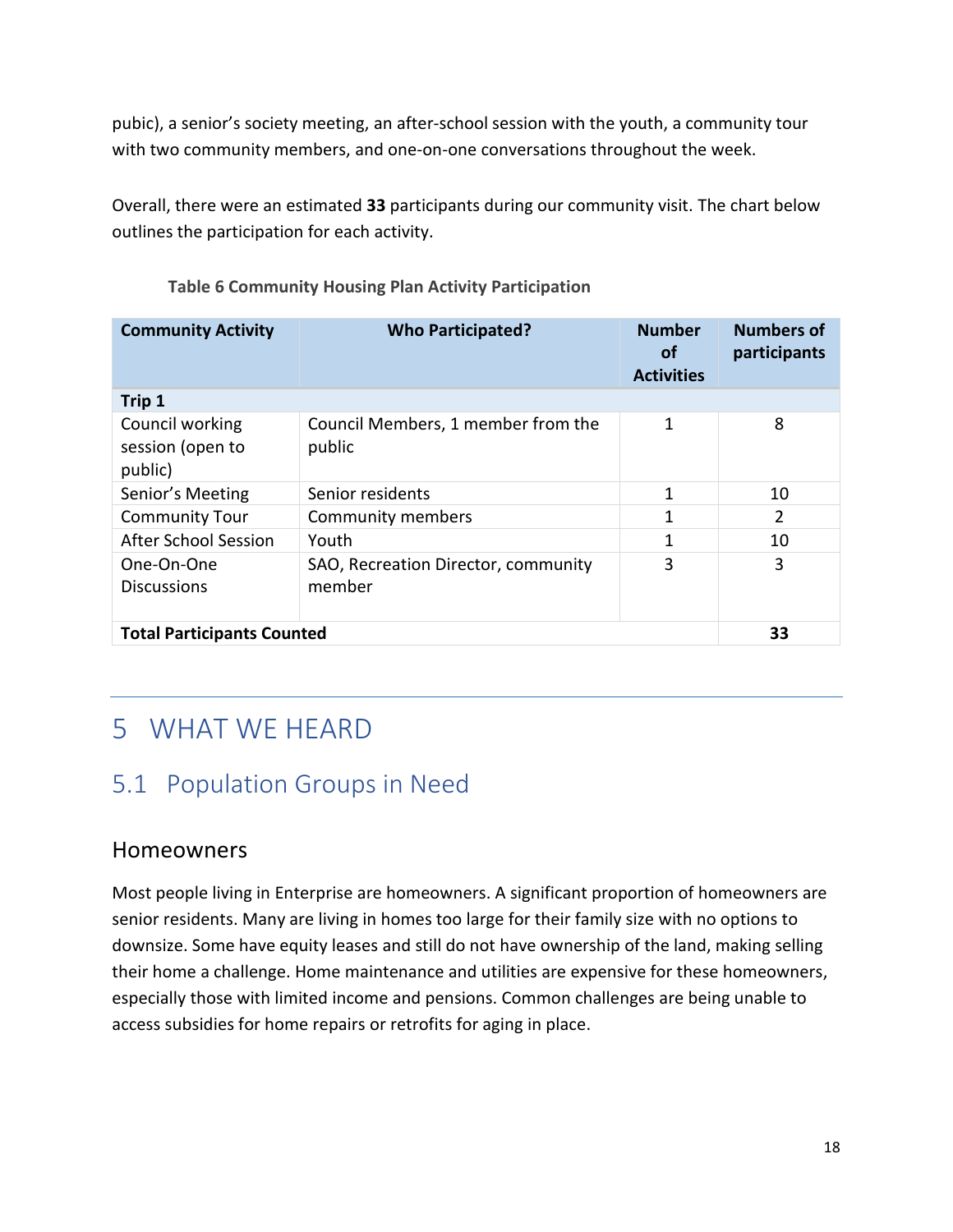### People Renting

Enterprise has few rental options and the rents are expensive, much higher than the shelter costs for owners. There are no subsidized options for people in the community. The lack of affordable rental options causes people to leave the community and is a barrier for attracting young professionals and families. Further, with the proposed pellet mill there is an anticipated need to provide rental options for workers.

### <span id="page-23-0"></span>5.2 Key Themes

### Affordable Housing

Housing in Enterprise is all single detached dwellings. Community members talk about a lack of options for seniors to downsize and for singles or young families to get started. The rental options in the private market now are expensive and limited. With a lack of options community members see people moving away and being unable to attract young people.

"Housing here in Enterprise, there's nothing." – community member

"I'd like to see some sort of housing, one, two-bed, something affordable." – community member

Community residents suggested investing in more units that are smaller and more affordable like one- and two-bedroom apartments, a multi-unit senior's complex, or introducing a fixed rent with government funding.

### Housing Programs

Common housing program challenges included; being unable to access programs due to the income thresholds or other criteria, being unable to apply for housing when you own your house (but cannot afford it), or newcomers unable to access housing, and having no local NWTHC representative to talk to about options. Residents commented on the NWTHC unit that sat empty for years.

"Many people here tried to apply, but the rules were too strict (NWTHC house)"  $$ community member

"Its an eyesore (NWTHC house)" – community member

Suggestions for housing programs included providing community feedback to NWTHC on their programs regularly, and to have a government service worker in the community to support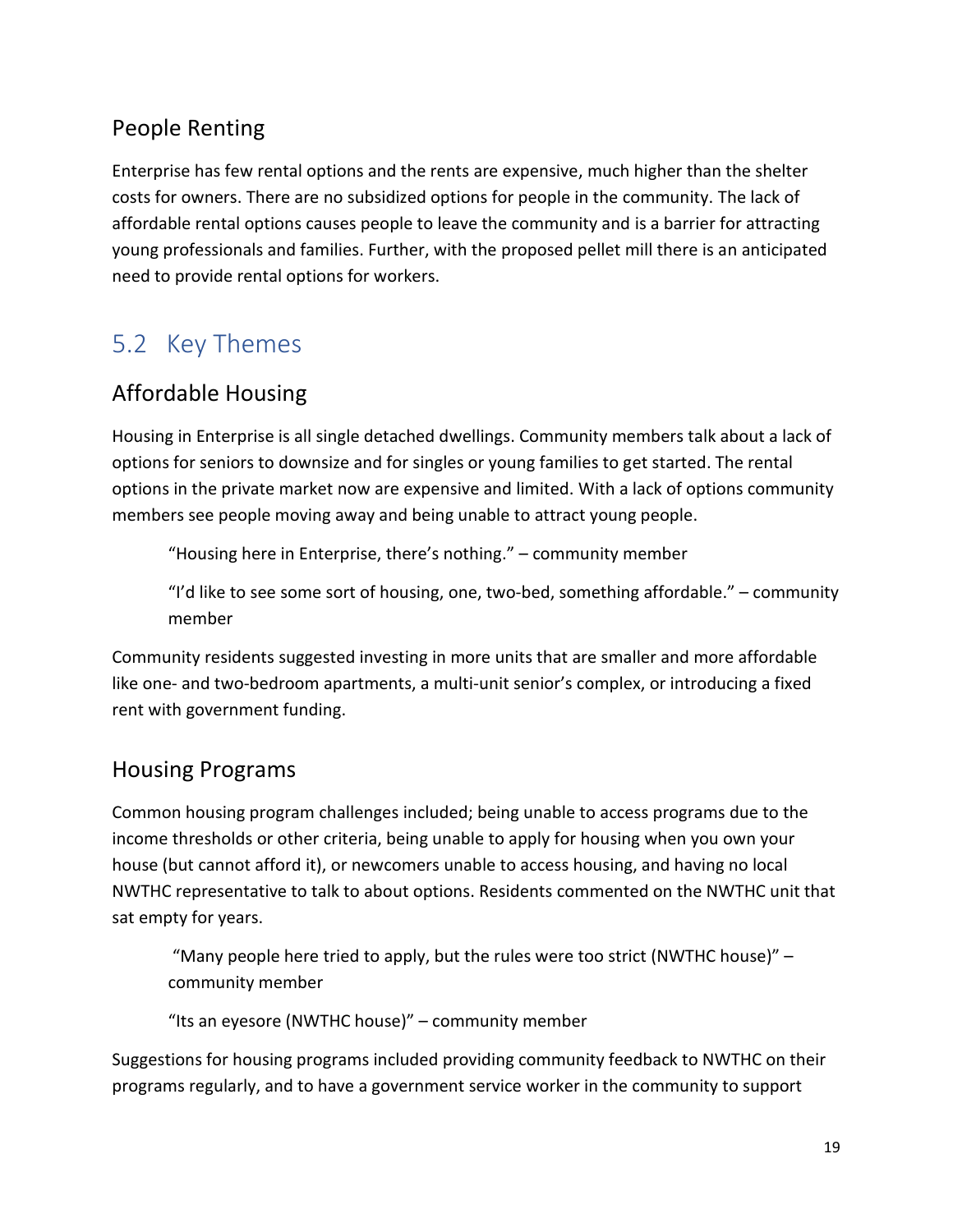residents and help with information sharing. People suggested affordable units were a better fit for the community instead of public housing. Some senior residents suggested developing a private seniors' complex, to ensure autonomy.

### Home Repair and Design

Community members talked about some private houses being in poor shape. Some issues stem from a lack of community input in design, others from a lack of preventative maintenance.

Some suggestions to improve the situation included accessing retrofits for accessibility and providing opportunities for additions. People also discussed providing support for homeowners to do basic upkeep.

A design suggestion was to have common spaces built into any new multi-unit housing.

### Land and Community Planning

One of the common concerns that came up in conversation was uncertainty with land ownership. Many people are waiting on equity leases while others say the lack of available land is hindering new development.

"All the land is tied up with the government." – community member

Residents stressed the need to work with developers on future residential projects and to continue to work with the GNWT to transfer leases. The proximity to Hay River and strategic location on the highway is an opportunity for growth if land is available.

# <span id="page-24-0"></span>6 FINDINGS

In reviewing the key themes from the community discussions with baseline data, two main priorities were established. These priorities provide focus areas for moving forward to start addressing housing challenges.

#### **Develop a Seniors' Housing Complex**

The population of Enterprise is largely 60+ years old with an expected increase of 32 seniors in the next ten years. There is an active senior society in Enterprise that draws people to the community from Hay River. Most people in Enterprise are homeowners, some with equity leases on the land. Seniors living in Enterprise expressed a desire to have a seniors' residence. It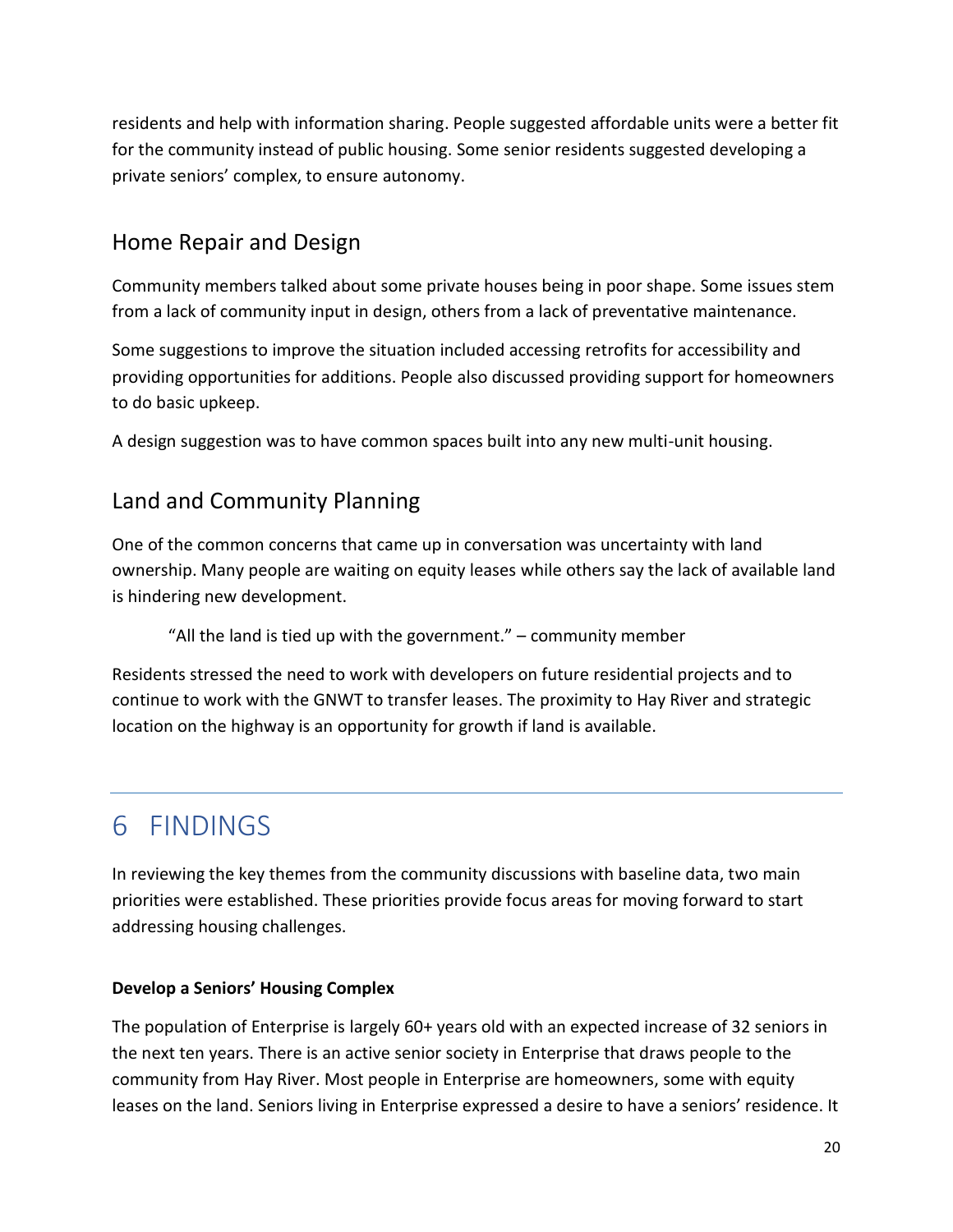is recommended that the community consider partnering with a developer to build a seniors' complex, and that the complex offer units at an affordable rate for those who want to downsize. Alternative options are encouraging additions of secondary and accessory units as an option to rent out and help with housing costs.

#### **Create Affordable Housing Options for renters**

Enterprise has no subsidized options for people in the community. Renting options are limited and expensive. With the proposed pellet mill, there is an opportunity to provide rental options for workers and other residents. Having affordable rental options can help keep people in the community and attract young professionals and families. Recommended affordable options are a small affordable apartment complex or increasing secondary or accessory suit options.

# <span id="page-25-0"></span>7 NEXT STEPS

Going forward, a housing forum will be held in Enterprise to review the key themes and start to develop goals and actions to address housing challenges. The results of the forum will provide the framework for the Enterprise Housing Plan.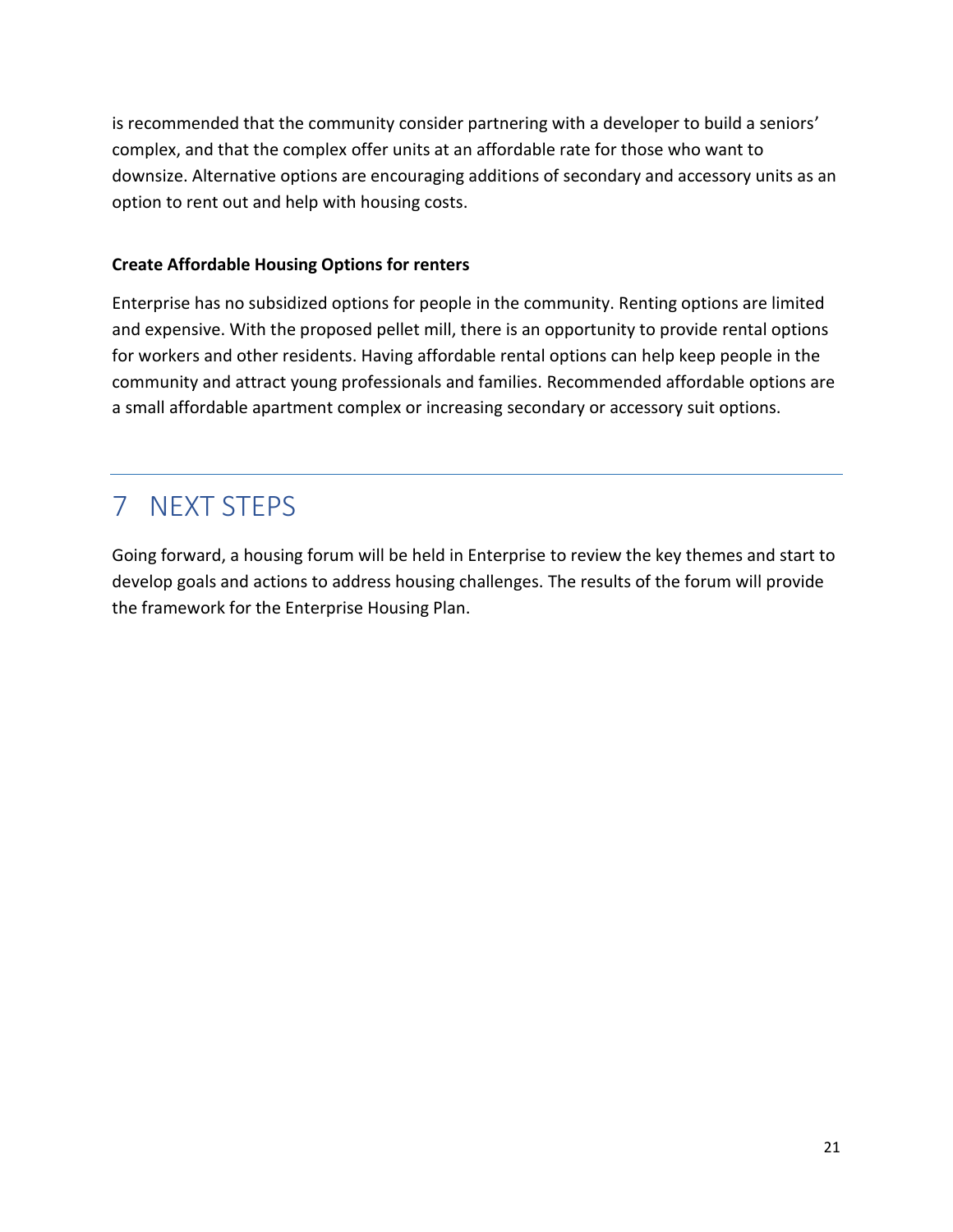### <span id="page-26-0"></span>**REFERENCES**

- Bickford, Paul. "Brad Mapes soon to open first section of Enterprise industrial park," NWT News North. November 18, 2019. Retrieved July 16, 2019, from [https://nnsl.com/hayriverhub/brad-mapes-soon-to-open-first-section-of-enterprise](https://nnsl.com/hayriverhub/brad-mapes-soon-to-open-first-section-of-enterprise-industrial-park/)[industrial-park/](https://nnsl.com/hayriverhub/brad-mapes-soon-to-open-first-section-of-enterprise-industrial-park/)
- Blake, Emily. "Scrap Taltson Expansion Plan, Saya Climate Change Study." Cabin Radio. May 3 2020. Accessed 20 May 2020[. https://cabinradio.ca/36067/news/environment/scrap](https://cabinradio.ca/36067/news/environment/scrap-taltson-expansion-plan-says-climate-change-study/)[taltson-expansion-plan-says-climate-change-study/](https://cabinradio.ca/36067/news/environment/scrap-taltson-expansion-plan-says-climate-change-study/)
- Canadian Mortgage Housing Corporation. "Emergency Repair Program (ERP)." Accessed May 27, 2020. [https://www.cmhc-](file:///C:/Users/janelle_derksen/Downloads/CMHC,%20“Residential%20Rehabilitation%20Assistance%20Program%20(RRAP)%20–%20Regular,”%20accessed%20May%2027,%202020,%20https:/www.cmhc-schl.gc.ca/en/developing-and-renovating/funding-opportunities/on-reserve-renovation-programs/residential-rehabilitation-assistance-program%20%20%20%20%20CMHC,%20“Emergency%20Repair%20Program%20(ERP),”%20accessed%20May%2027,%202020,%20%20https:/www.cmhc-schl.gc.ca/en/developing-and-renovating/funding-opportunities/on-reserve-renovation-programs/emergency-repair-program-on-reserve%20%20%20%20CMHC,%20“Home%20Adaptations%20for%20Seniors’%20Independence%20(HASI),”%20accessed%20May%2027,%202020,%20https:/www.cmhc-schl.gc.ca/en/developing-and-renovating/funding-opportunities/on-reserve-renovation-programs/home-adaptations-for-seniors-independence)

[schl.gc.ca/en/developing-and-renovating/funding-opportunities/on-reserve-renovation](file:///C:/Users/janelle_derksen/Downloads/CMHC,%20“Residential%20Rehabilitation%20Assistance%20Program%20(RRAP)%20–%20Regular,”%20accessed%20May%2027,%202020,%20https:/www.cmhc-schl.gc.ca/en/developing-and-renovating/funding-opportunities/on-reserve-renovation-programs/residential-rehabilitation-assistance-program%20%20%20%20%20CMHC,%20“Emergency%20Repair%20Program%20(ERP),”%20accessed%20May%2027,%202020,%20%20https:/www.cmhc-schl.gc.ca/en/developing-and-renovating/funding-opportunities/on-reserve-renovation-programs/emergency-repair-program-on-reserve%20%20%20%20CMHC,%20“Home%20Adaptations%20for%20Seniors’%20Independence%20(HASI),”%20accessed%20May%2027,%202020,%20https:/www.cmhc-schl.gc.ca/en/developing-and-renovating/funding-opportunities/on-reserve-renovation-programs/home-adaptations-for-seniors-independence)[programs/emergency-repair-program-on-reserve](file:///C:/Users/janelle_derksen/Downloads/CMHC,%20“Residential%20Rehabilitation%20Assistance%20Program%20(RRAP)%20–%20Regular,”%20accessed%20May%2027,%202020,%20https:/www.cmhc-schl.gc.ca/en/developing-and-renovating/funding-opportunities/on-reserve-renovation-programs/residential-rehabilitation-assistance-program%20%20%20%20%20CMHC,%20“Emergency%20Repair%20Program%20(ERP),”%20accessed%20May%2027,%202020,%20%20https:/www.cmhc-schl.gc.ca/en/developing-and-renovating/funding-opportunities/on-reserve-renovation-programs/emergency-repair-program-on-reserve%20%20%20%20CMHC,%20“Home%20Adaptations%20for%20Seniors’%20Independence%20(HASI),”%20accessed%20May%2027,%202020,%20https:/www.cmhc-schl.gc.ca/en/developing-and-renovating/funding-opportunities/on-reserve-renovation-programs/home-adaptations-for-seniors-independence)

Canadian Mortgage Housing Corporation. "Home Adaptations for Seniors' Independence (HASI)." Accessed May 27, 2020.

[https://www.cmhc-schl.gc.ca/en/developing-and-renovating/funding-opportunities/on](https://www.cmhc-schl.gc.ca/en/developing-and-renovating/funding-opportunities/on-reserve-renovation-programs/home-adaptations-for-seniors-independence)[reserve-renovation-programs/home-adaptations-for-seniors-independence](https://www.cmhc-schl.gc.ca/en/developing-and-renovating/funding-opportunities/on-reserve-renovation-programs/home-adaptations-for-seniors-independence)

Canadian Mortgage Housing Corporation. "Residential Rehabilitation Assistance Program (RRAP) – Regular." Accessed May 27,

2020. [https://www.cmhc-schl.gc.ca/en/developing-and-renovating/funding](https://www.cmhc-schl.gc.ca/en/developing-and-renovating/funding-opportunities/on-reserve-renovation-programs/residential-rehabilitation-assistance-program)[opportunities/on-reserve-renovation-programs/residential-rehabilitation-assistance](https://www.cmhc-schl.gc.ca/en/developing-and-renovating/funding-opportunities/on-reserve-renovation-programs/residential-rehabilitation-assistance-program)[program](https://www.cmhc-schl.gc.ca/en/developing-and-renovating/funding-opportunities/on-reserve-renovation-programs/residential-rehabilitation-assistance-program)

- Cedar Lake Ventures Inc. "WeatherSpark.com." Average Weather in Hay River, Canada. Accessed March 19, 2020, [https://weatherspark.com/y/2258/Average-Weather-in-Hay-](https://weatherspark.com/y/2258/Average-Weather-in-Hay-River-Canada-Year-Round)[River-Canada-Year-Round](https://weatherspark.com/y/2258/Average-Weather-in-Hay-River-Canada-Year-Round)
- Dillon Consulting. *Hamlet of Enterprise Bylaw #2017-73 Community Plan*. November 27, 2017. Pp 1-16.
- Dillon Consulting. *Seniors Planning Study: A Territorial Seniors Housing Assessment*. Northwest Territories Housing Corporation. Tabled Document 355-18(3) Tabled on February 26, 2019.
- Government of the Northwest Territories (GNWT). "Enterprise becomes first FireSmart community in the NWT." GNWT. 2018. Retrieved March 20, 2020 from [https://www.gov.nt.ca/newsroom/news/enterprise-becomes-first-firesmart](https://www.gov.nt.ca/newsroom/news/enterprise-becomes-first-firesmart-community-nwt)[community-nwt](https://www.gov.nt.ca/newsroom/news/enterprise-becomes-first-firesmart-community-nwt)
- Government of the Northwest Territories (GNWT). n.d.. *2030 NWT Climate Change Strategic Framework.* Accessed March 26, 2020. Retrieved from [https://www.enr.gov.nt.ca/sites/enr/files/resources/128](https://www.enr.gov.nt.ca/sites/enr/files/resources/128-climate_change_strategic_framework_web.pdf) climate change strategic framework web.pdf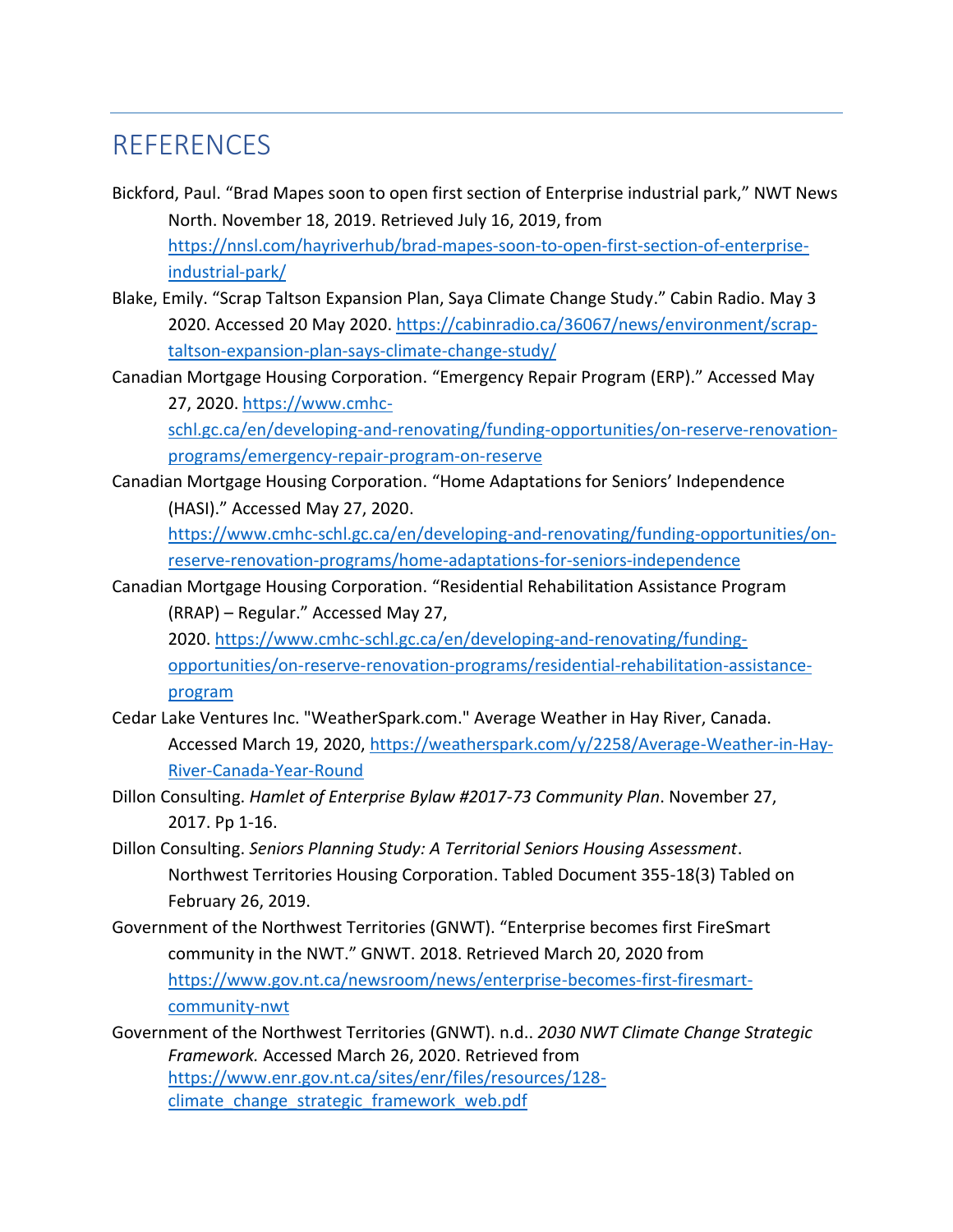- GNWT. *Hamlets Act.* Department of Justice. 2004 [amended January 8, 2019], retrieved April 17, 2020<https://www.justice.gov.nt.ca/en/files/legislation/hamlets/hamlets.a.pdf>
- Health and Social Services (HSS). *Community Wellness Plan Hamlet of Enterprise 2018-2023.* GNWT. 2018. Retrieved March 19, 2020 from

<https://www.hss.gov.nt.ca/sites/hss/files/enterprise-community-wellness-plan.pdf>

- Murphy, Kristen. "People are getting stranded with no gas and they are not always able to get gas easily, say SAO." CBC North. January 22, 2019. Retrieved March 19, 2020 from <https://www.cbc.ca/news/canada/north/enterprise-gas-station-close-1.4988128>
- Muzyka, Kyle. "Climate Change Summit Inspires NWT Youth." CBC. August 29 2015. Accessed 20 May 2020. [https://www.cbc.ca/news/canada/north/climate-change-summit-inspires-n](https://www.cbc.ca/news/canada/north/climate-change-summit-inspires-n-w-t-youth-1.3208525)[w-t-youth-1.3208525](https://www.cbc.ca/news/canada/north/climate-change-summit-inspires-n-w-t-youth-1.3208525)
- Northwest Territories (NWT) Bureau of Statistics. "Housing Conditions." GNWT. Accessed December 10, 2019. [https://www.statsnwt.ca/Housing/housing-conditions/.](https://www.statsnwt.ca/Housing/housing-conditions/)
- NWT Bureau of Statistics. "Population Projections." GNWT. Accessed December 11, 2019 [https://www.statsnwt.ca/population/community-projections/.](https://www.statsnwt.ca/population/community-projections/)
- NWT Bureau of Statistics. "Enterprise." GNWT. Accessed March 20, 2020. <https://www.statsnwt.ca/community-data/Profile-PDF/Enterprise.pdf>
- Northwest Territories (NWT) Housing Corporation. *2015-2016 Homeownership Core Need Income Thresholds (CNIT) South Slave District*. GNWT. n.d.
- Northwest Territories Power Corporation. *A Vision for the NWT Power System Plan*. 2013. Accessed May 20, 2020.
	- [https://www.inf.gov.nt.ca/sites/inf/files/a\\_vision\\_for\\_the\\_nwt\\_power\\_system\\_plan\\_-](https://www.inf.gov.nt.ca/sites/inf/files/a_vision_for_the_nwt_power_system_plan_-_december_2013.pdf) [\\_december\\_2013.pdf](https://www.inf.gov.nt.ca/sites/inf/files/a_vision_for_the_nwt_power_system_plan_-_december_2013.pdf)
- NWT Housing Corporation. "CARE Preventative Maintenance." GNWT. Accessed December 10, 2019.<https://www.nwthc.gov.nt.ca/en/care-mobility>
- NWT Housing Corporation. "CARE Mobility." GNWT. Accessed December 10, 2019, <https://www.nwthc.gov.nt.ca/en/care-preventative-maintenance>
- NWT Housing Corporation. "Caroline Cochrane: Market Housing for Community Staff." GNWT. Accessed December 10, 2019. [https://www.gov.nt.ca/en/newsroom/news/caroline](https://www.gov.nt.ca/en/newsroom/news/caroline-cochrane-market-housing-community-staff)[cochrane-market-housing-community-staff](https://www.gov.nt.ca/en/newsroom/news/caroline-cochrane-market-housing-community-staff)
- NWT Housing Corporation. "Emergency Repairs." GNWT. Accessed December 10, 2019. <https://www.nwthc.gov.nt.ca/en/services/emergency-repairs>
- NWT Housing Corporation. "Fuel Tank Replacement." GNWT. Accessed December 10, 2019. <https://www.nwthc.gov.nt.ca/en/services/fuel-tank-replacement>
- NWT Housing Corporation. "Homelessness Assistance." GNWT. Accessed December 10, 2019. <https://www.nwthc.gov.nt.ca/en/services/homelessness-assistance>
- NWT Housing Corporation. "Homeownership Assistance." GNWT. Accessed December 10, 2019. <https://www.nwthc.gov.nt.ca/en/services/homeownership-assistance>
- NWT Housing Corporation. "Homeownership Education courses." GNWT. Accessed December 10, 2019.<https://www.nwthc.gov.nt.ca/en/services/homeownership-education-courses>